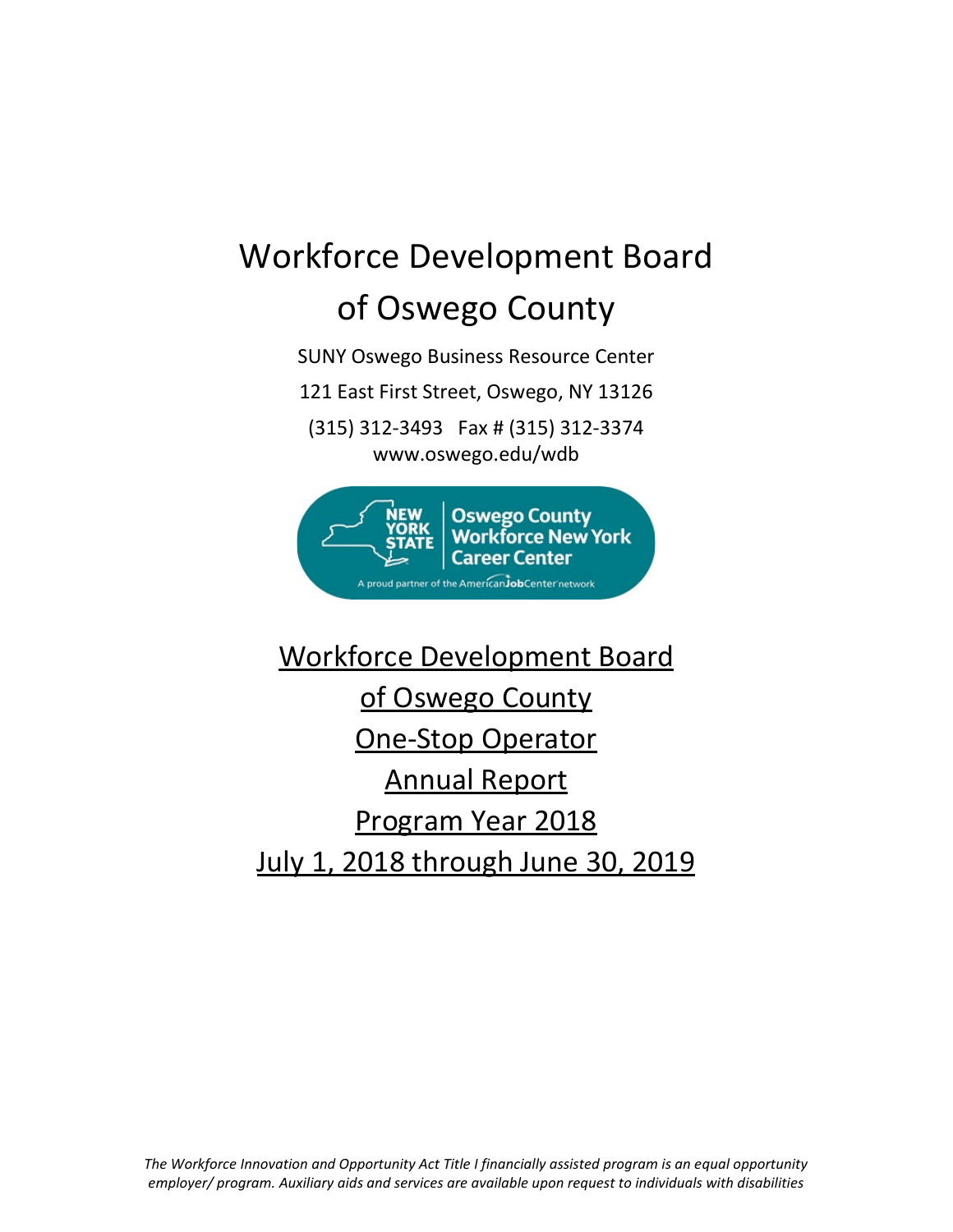# Table of Contents

Resources:

H. R. 803 – Workforce Innovation and Opportunity Act (WIOA)

US DOL Employment and Training Administration TEGL No. 16-16: One-Stop operating guidance for the Workforce Innovation and Opportunity Act

Code of Federal Regulations: 20 CFR 678.620

NYSDOL Workforce Development System Technical Advisory # 17-1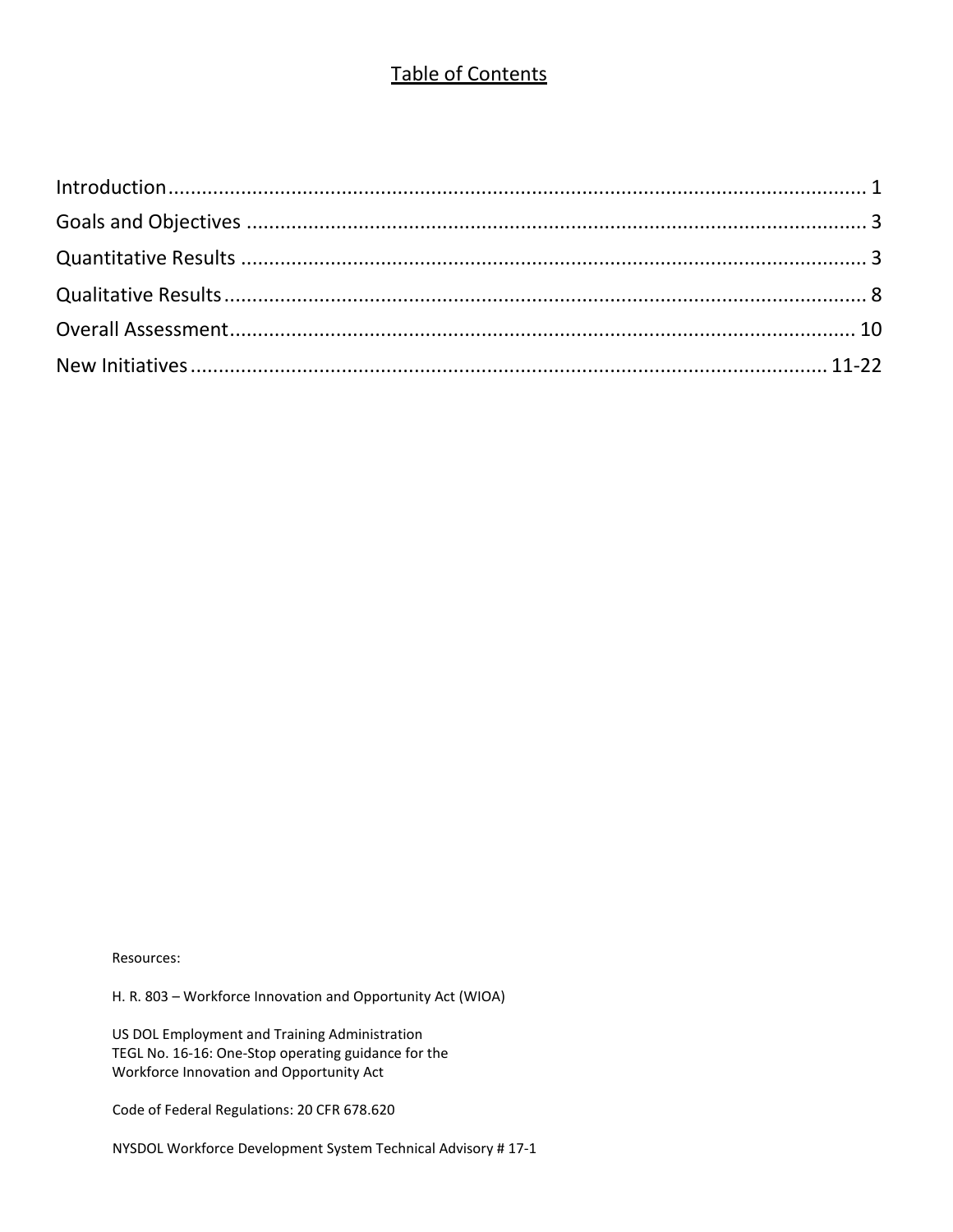#### 1. Introduction:

The [Workforce Innovation and Opportunity Act \(WIOA\)](https://www.doleta.gov/WIOA/Overview.cfm) became law on July 22, 2014. WIOA is designed to help job seekers access employment, education, training, and support services to succeed in the labor market and to match employers with the skilled workers they need to compete in the global economy. Pursuant to WIOA, the Workforce Development Board of Oswego County (WDB) was required to establish a One-Stop Operator to coordinate and implement the activities of the Workforce Development System that includes the One-Stop Career Center (Oswego County Workforce New York), affiliates and other partners.

The partners and affiliates are listed below.

ARISE Independence & Access for All Associates for Training and Development, Inc. (A4TD) Catholic Charities Cayuga Community College Center for Career and Community Education (CCCE) Center for Instruction, Technology & Innovation(CiTi) City of Oswego Community & EconomicDevelopment Cornell Cooperative Extension Fulton City School District Job Corps New York State Department of Labor New York State Education Department - Adult Education and Family Literacy, Career and Technical Education & ACCES-VR Office of Children and Family Services, New York State Commission for the Blind (OCFS/NYSCB) Operation Oswego County Oswego City-County Youth Bureau Oswego County Department of Social Services Oswego County Opportunities Oswego Industries Pathfinder Bank Small Business Development Center (SBDC)

SUNY Oswego Office of Business and Community Relations

United States Department of Labor

Workforce Development Institute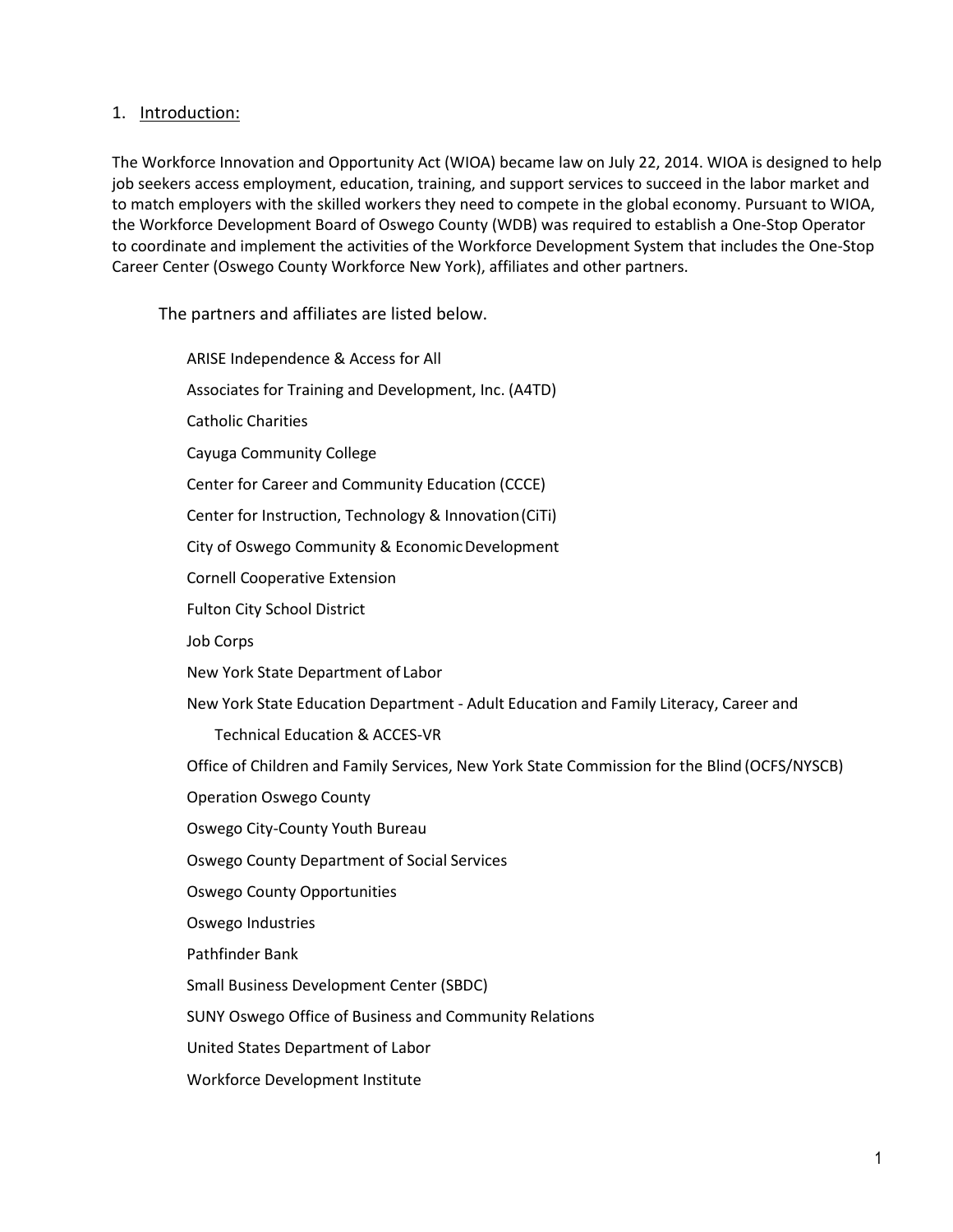Through a competitive bidding process, The SUNY Oswego Division of Extended Learning was chosen as the System One-Stop Operator, effective July 1, 2017, and acts as the prime liaison between the WDB and the partners within the System.



#### Our Structure

The System One-Stop Operator performs the critical task of taking WDB policies and State and Federal mandates, and translating them into actionable goals and objectives for the partners within the System. The responsibilities of the System Operator include:

- Coordinating service delivery of One-Stop partners and service providers across the One-Stop System
- Coordinating partner responsibilities as defined in their respective memorandum of understanding (MOU)
- Reporting to the WDB, stakeholders, and partners on system activities.
- Making recommendations to the Executive Director to improve system effectiveness through the sharing of services, resources, training and technologies among partners, and implement the corrective action required for those improvements.
- Coordinating effort of customer experience improvements outlined in the Career Center Certification enhancements sections. Include review and update of the One Stop Center customer service comment cards.
- Assisting in promoting the expansion of partnerships and increased integrated service delivery.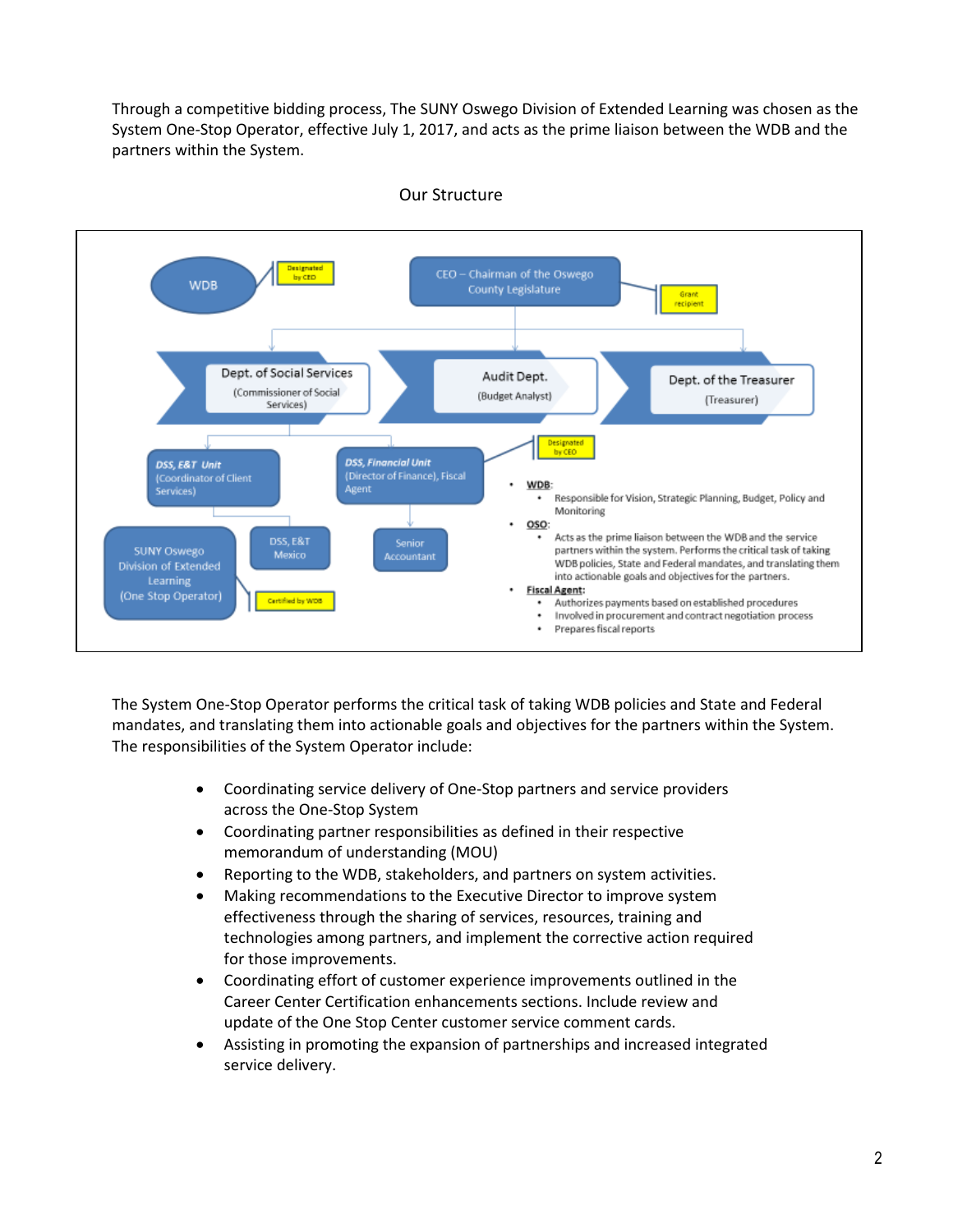### 2. Goals and Objectives:

The WDB and the System Operator agreed on the following goals and objectives for Program Year 2018:

- a) Continue to carry out the local WIOA/Wagner-Peyser plan and any other initiatives developed by NYS and the Oswego County Workforce Board (e.g. Veteran's Program Initiatives, etc.).
- b) Explore opportunities for collaboration between partners and promotion of the One-Stop system and services.
- c) Research/apply for grant funding to sustain program operations.
- d) Continue to gather/use customer feedback to evaluate/improve program operations.
- e) Work with partners to identify service needs and expand/enhance the services available to customers, especially youth and individuals with barriers to employment.

The Oswego County Workforce Development Board (WDB) One-Stop System requires the One-Stop Operator to submit an annual report. The purpose of the report is to demonstrate the progress made toward achieving the quality standards and organizational results established by the WDB for Oswego County. Accordingly, the Oswego County One Stop operator is submitting this report on progress toward the above-mentioned goals and objectives.

### 3. Quantitative Results based upon Goals and Objectives:

**a) Continue to carry out the local WIOA/Wagner-Peyser plan and any other initiatives developed by NYS and the Oswego County Workforce Board (e.g. Veteran's Program Initiatives, etc.).**

### **Workforce Development Board Biennial Recertification:**

NYSDOL Technical Advisory #19-3 (Biennial Recertification of Local Workforce Development Boards (LWDB's) requires that after Initial Certification, LWDBs must be recertified on a biennial basis (once every two (2) years). NYSDOL will review board recertification documents and verify them for compliance.

LWDB recertification includes four (4) recertification elements:

- 1. Board Composition;
- 2. Satisfactory Performance;
- 3. Sustained Fiscal Integrity; and
- 4. Current Chief Elected Official (CEO) agreement.

Through administrative review of the four (4) recertification elements listed above, NYSDOL will determine if each LWDB is in compliance. WDB staff received notice from NYSDOL in October 2019 that the Oswego LWDB is certified as of March 2019. The next biennial recertification will take place in 2021.

### **Negotiated Primary Indicators of Performance for Program Year 2018:**

The Workforce Innovation and Opportunity Act (WIOA) of 2014 establishes Primary Indicators of Performance for each LWIA. In coordination with NYSDOL, the WDB negotiated Primary Indicators of Performance goals. At this time, USDOL/ETA is not determining satisfactory/unsatisfactory performance, or imposing sanctions. Similarly, NYSDOL is not determining satisfactory/unsatisfactory performance or imposing sanctions on Local Areas.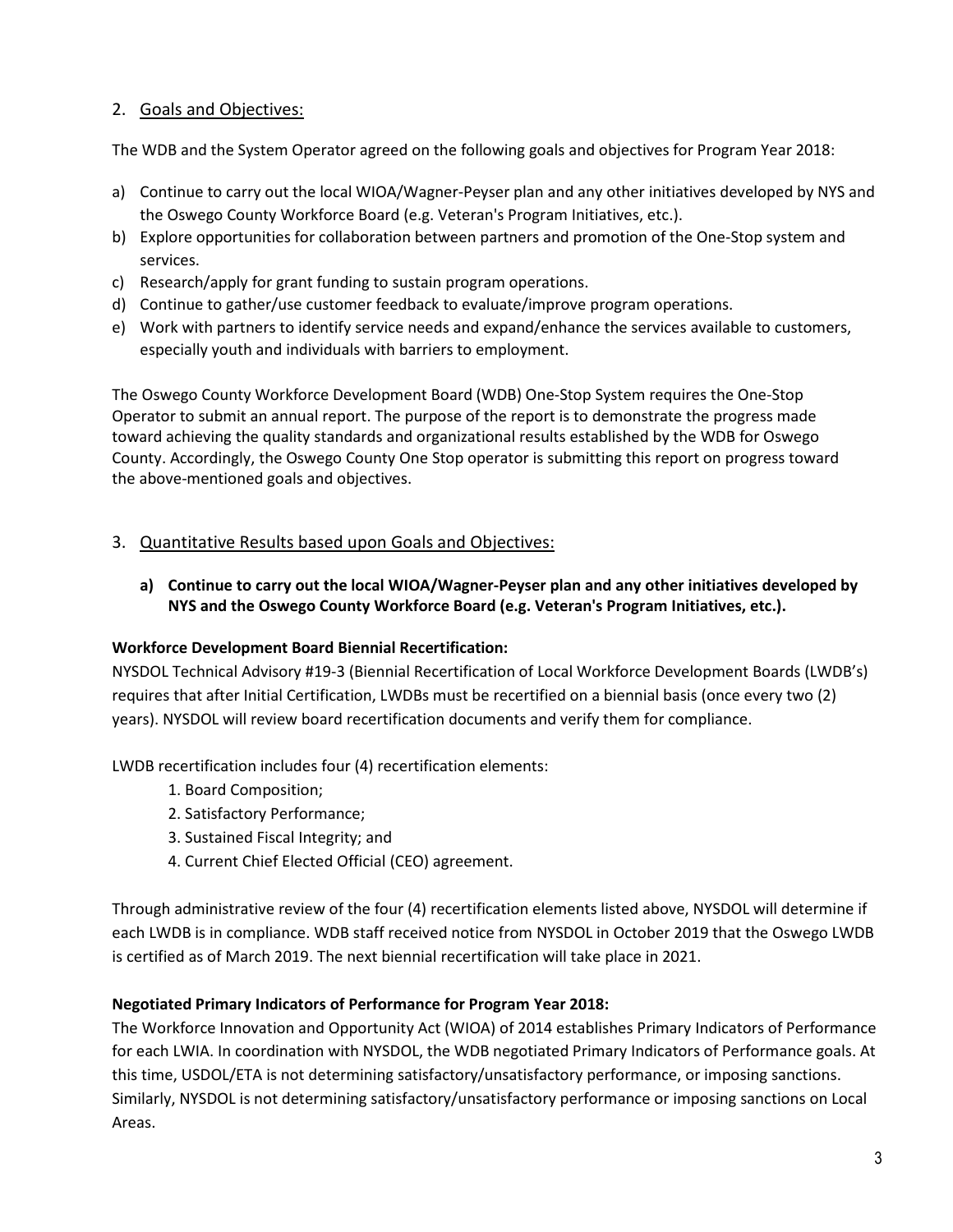Please note, the Credential Attainment Measure is a baseline measure at the Local Area level only, meaning there is a State goal for this measure but no Local Areas goals were established. However, it is believed performance will continue to improve through ongoing data entry efforts.

Satisfactory Performance is considered achieving 80% of the local goal for a measure.

Designation of goals as "Baseline" for certain Primary Indicators of Performance means baseline data is being collected to determine negotiated levels of performance in future program years. Designation as baseline is based on the likelihood of having adequate data with which to make a reasonable determination of an expected level of performance.

Below is the Program Year 2018 (July 1, 2018 through June 30, 2019) Primary Indicators of Performance Report.

| <b>Performance Indicators</b>                     | <b>Adult</b><br>Goal | <b>Adult</b><br>Actual | <b>Dislocated</b><br>Worker<br>Goal | <b>Dislocated</b><br>Worker<br>Actual | Youth<br>Goal   | Youth<br>Actual |
|---------------------------------------------------|----------------------|------------------------|-------------------------------------|---------------------------------------|-----------------|-----------------|
| <b>Employment Rate 2nd Quarter After Exit</b>     | 68.0%                | 75.6%                  | 66.0%                               | 73.4%                                 | 62.1%           | 55.0%           |
| Employment Rate 4th Quarter After Exit            | 67.0%                | 71.7%                  | 66.0%                               | 72.8%                                 | 62.0%           | 57.6%           |
| Median Earnings 2nd Quarter After Exit            | \$5,200              | \$6,301                | \$6,328                             | \$6,937                               | <b>Baseline</b> | \$2,902         |
| Credential Attainment 4th Quarter<br>l After Exit | <b>Baseline</b>      | 40.4%                  | <b>Baseline</b>                     | 27.0%                                 | <b>Baseline</b> | 51.6%           |
| Measurable Skills Gains                           | TBD                  | TBD                    | TBD                                 | TBD                                   | TBD             | <b>TBD</b>      |
| <b>Business Indicators</b>                        | Goal                 | Actual                 |                                     |                                       |                 |                 |
| <b>Repeat Business Customers</b>                  | TBD                  | TBD                    |                                     |                                       |                 |                 |
| <b>Business Penetration Rate</b>                  | TBD                  | TBD                    |                                     |                                       |                 |                 |

### **New or revised operational policies during Program Year 2018:**

- Adult/Dislocated Worker Follow-up Policy 9/2018
- WIOA Budget Preparation Policy 9/2018
- On-The-Job Training Policy update 9/2018
- DEOP (NYS Division of Equal Opportunity Development) Policy update 9/2018
- ITA Policy update 9/2018
- Compliance/Grievance Procedure 9/2018
- ETPL Policy update 9/2018
- WDB Bylaws update 9/2018

#### **Agreements/Memorandum of Understanding (MOU):**

- LWDA Infrastructure Funding MOU
- Career & Training Services Agreement
- Youth Services Agreements/MOU's
- Provider of Career and Training Services Agreement
- WDB & SUNY Oswego Agreement Renewal
- WDB & Oswego County Agreement Renewal
- One-Stop Operator Agreement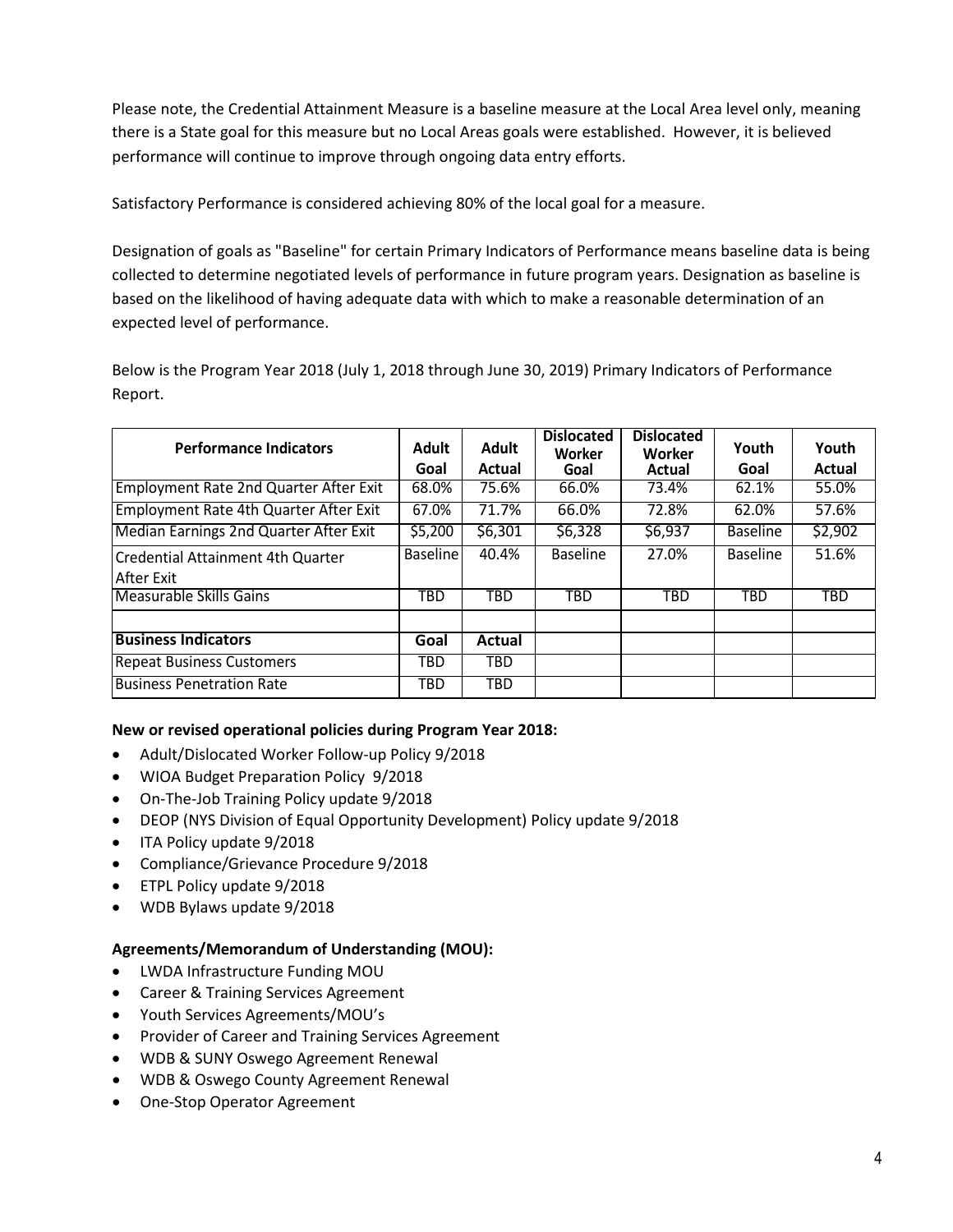**b) Explore opportunities for collaboration between partners and promotion of the One-Stop system and services.**

#### **Service Delivery Memorandum of Understanding (MOU) & Infrastructure Funding Agreement (IFA):**

In accordance with WIOA, the partners of the Oswego County Workforce Development System memorialized in writing the way the partners will work collaboratively together to satisfy the federal regulations for the System in a Service Delivery MOU. The negotiations occurred during PY 2016 and the Service Delivery MOU was not executed until PY 17. WIOA also required the establishment of an Infrastructure Funding Agreement (IFA), which captures how partners share the funding to support the Workforce Development System. Negotiations with impacted partners occurred during PY 2017 and the IFA was submitted to NYSDOL for final review and sign-off in the Spring of 2017. In February 2019, the NYSDOL reviewed and approved the WDB submission. Local Partner signatures were gathered in March 2019 and NYSDOL signatures were received in August 2019.

### **c) Research/apply for grant funding to sustain program operations.**

During this program year, work continued on the following previously awarded grants:

#### **"Skill Up Oswego County 2.0" Richard S. Shineman Foundation Grant**

During PY 2017, The Workforce Development Board (WDB) submitted a grant to address workforce training and One-Stop Career Center needs. The WDB was awarded \$42,000, with an additional \$25,000 provided by the Oswego County Legislature. Implementation this project began in April 2017 and continued through Program Year 2018. Project achievements during this program year include:

- Development and implementation of a new One-Stop Career Center website, and other promotional methods, which will highlight the services available to job seekers and businesses. The new website can be accessed at[: www.ocwny.org.](http://www.ocwny.org/)
- As part of the new website development, nine videos were created, six highlighting the culture and needed skills for employment with local industries representing hospitality, healthcare, and manufacturing- Huhtamaki, Oswego Health, Novelis, Morningstar Residential Care, Tailwater Lodge and Helio Health. Two highlighted the Summer Youth Employment Program, one highlighted the services of the One Stop Career Center.
- Annual renewal contract for the Metrix Online Learning system, a free online skills development and career exploration program, to job seekers.
- Soft skills training to job seekers and incumbent workers to enhance soft skills on topics such as Communication, Teamwork, Business Etiquette, Problem-solving, and other professional development topics.
- Radio advertising with local stations 95X and 93Q to highlight the services of the One Stop Center and the new One Stop website. Online exposure was coordinated with IheartOswego.

The project experienced some delays in regard to the website development and classroom soft skills training. These issues were shared with the Richard S. Shineman Foundation in January 2019 and a request to extend the period of the grant through December 2019 was approved in order to achieve theses deliverables.

### **Trade and Economic Transition National Dislocated Worker (TET-NDWG) Grant**

On September 26, 2018, NYSDOL was awarded TET- NDWG funding by the USDOL ETA. The Oswego County local Workforce Development Area received \$123,640 to provide employment and training assistance to workers affected by major economic dislocations, such as business closures, downsizing, etc. During the period from 10/112018 through June 30, 2019, several individuals affected by local business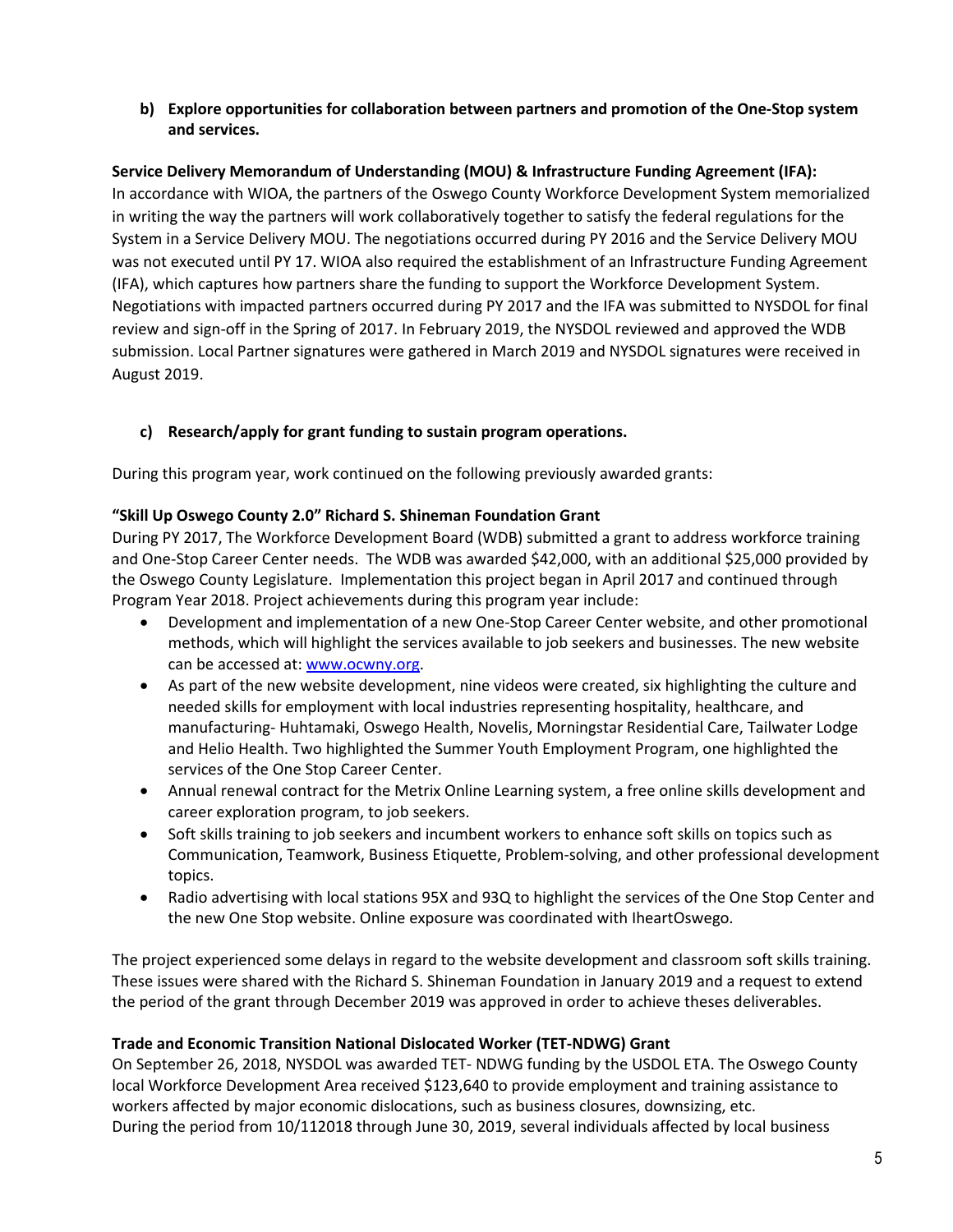closures received retraining and supportive services. One individual completed On-the-Job training on 8/2/19 and transitioned to unsubsidized employment as a Marketing Administrator with a local credit union. This individual is working full time and earning approximately \$45,000. Additional individuals will be able to be served through this grant during PY 2019.

### **Working Parent's Initiative (NCPEP Grant)**

This program is a collaboration between Employment and Training, Family Court and Child Support. The fourth program year began on 10/1/2018 and ran through 9/30/2019. The goal was to assist unemployed or underemployed non-custodial parents find legitimate community employment on the books so they can pay their child support obligations. Individuals are court ordered to participate in this program by the Support Magistrate in Family Court when they appear on a violation, modification, or support petition.

The WPI program has assisted many non-custodial parents acquire job readiness skills and gain employment, which ultimately results in them paying on their child support cases. The success of the program continues to help secure future funding for the program and it has become a model for other counties in the state.

During the period 10/2/18 – 6/30/19:

| Total Child Support received:         | \$16,469 |
|---------------------------------------|----------|
| Total Individuals served:             | 70       |
| Entered new employment:               | 14       |
| Attended Child Support Workshop       | 28       |
| Attended Job Readiness Workshops      | 8        |
| Enrolled in WIOA Youth Services       | 3        |
| Placed in Youth Subsidized Employment |          |

### **Career Pathways III Grant**

During PY 2018, the WDB applied for a Career Pathways grant, through the Office of Temporary and Disability Assistance (OTDA), to assist targeted TANF recipients to acquire the skills, training and credentials needed to secure employment in positions paying more than minimum wage and offering career advancement potential, leading to increased economic independence for program participants, and resulting in a stronger workforce with the skills needed by local employers and vital to the local economy. Although the grant was not awarded, the funder said that the application was very strong, but that the proposals received were extremely competitive and only nine out of 30 proposals received funding.

### **d) Continue to gather/use customer feedback to evaluate/improve program operations.**

As part of its mission, the One-Stop Center monitors its success working with both businesses and job-seekers. A dedicated employment specialist works with businesses to provide services that help them attract, assess and retain qualified workers.

These businesses respond to quarterly surveys, allowing the One-Stop to assess how well it provides services to employers and what steps it can take to improve. Below are the business services satisfaction survey results for PY 2018: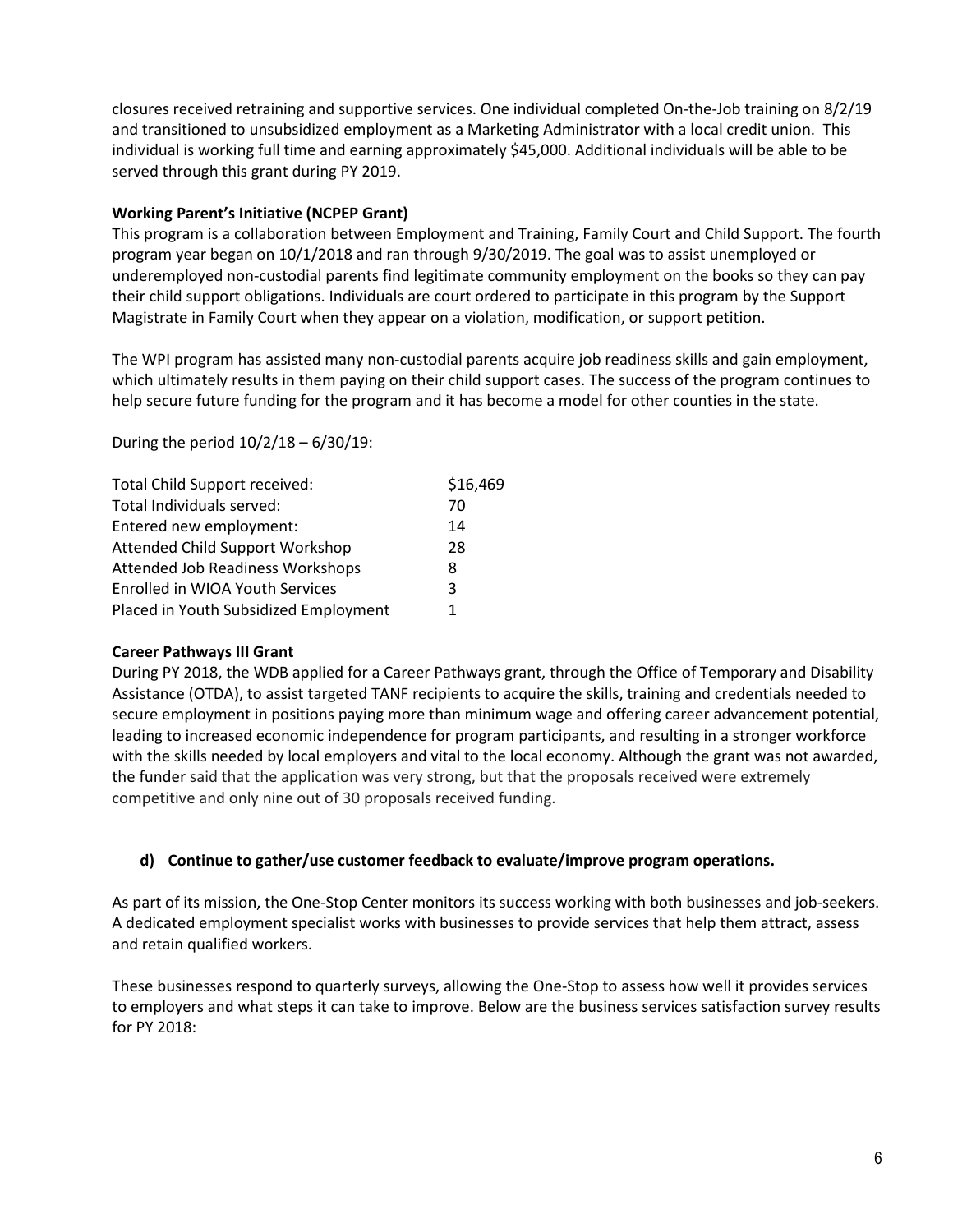| <b>Business Services Customer Satisfaction Survey Report*</b><br>(PY 2018 - July 1, 2018 - June 30, 2019)<br>*53 out of 145 surveys returned (37%) | Satisfied<br>Very | Satisfied | Neutral | Dissatisfied | Dissatisfied<br>Very |
|----------------------------------------------------------------------------------------------------------------------------------------------------|-------------------|-----------|---------|--------------|----------------------|
| How satisfied are you with the following?                                                                                                          |                   |           |         |              |                      |
| Your overall experiences                                                                                                                           | 37                | 7         | 1       | 0            | 0                    |
| Timely provision of services                                                                                                                       | 42                | 3         | 0       | 0            | 0                    |
| The business representative maintained appropriate level of contact                                                                                | 41                | 4         | 0       | 0            | 0                    |
| Our customer service/interactions with your staff                                                                                                  | 42                | 3         | 0       | $\Omega$     | 0                    |

|                                               | Likely<br>ۊ | Likely | Neutral | Not Likely | Unlikel<br>jer |
|-----------------------------------------------|-------------|--------|---------|------------|----------------|
| How likely are you to use the One Stop again? | 40          |        |         | 0          |                |
| How likely are you to refer others?           | 39          |        |         | 0          |                |

The One-Stop Career Center has created a survey for job-seeking visitors to assess its ability in providing an atmosphere where customers receive the attention and information they need to enable them to pursue their career objectives. These surveys are analyzed and improvements to service delivery are made on a regular basis. Below are the customer satisfaction survey results for PY 2018:

## **Customer Satisfaction Survey Report Oswego County Workforce New York One-Stop Career Center (PY 2018 - July 1, 2018 – June 30, 2019)**

| <b>QUESTION</b>                                   | RESPONSES<br>TOTAL | EXCELLENT | RESPONSES<br>ŏ<br>৯ৎ | GOOD | RESPONSES<br>щ<br>O<br>ৼ | FAIR          | RESPONSES<br>ŏ<br>ৼ | <b>POOR</b> | S<br>RESPONSE<br>O<br>৯ |
|---------------------------------------------------|--------------------|-----------|----------------------|------|--------------------------|---------------|---------------------|-------------|-------------------------|
| 1. I was satisfied with my visit.                 | 414                | 336       | 81%                  | 67   | 16%                      | 5             | 1.2%                | 6           | 1.4%                    |
| 2. The staff made me feel<br>welcome.             | 414                | 364       | 88 %                 | 41   | 10%                      | 5             | 1.2%                | 4           | .9%                     |
| 3. The Center was clean and<br>well maintained.   | 414                | 366       | 88%                  | 43   | 10%                      | $\mathcal{P}$ | .04%                | 3           | .07%                    |
| 4. The Center staff was<br>competent and helpful. | 414                | 365       | 88%                  | 42   | 10%                      | $\mathcal{P}$ | .04%                | 5           | 1.2%                    |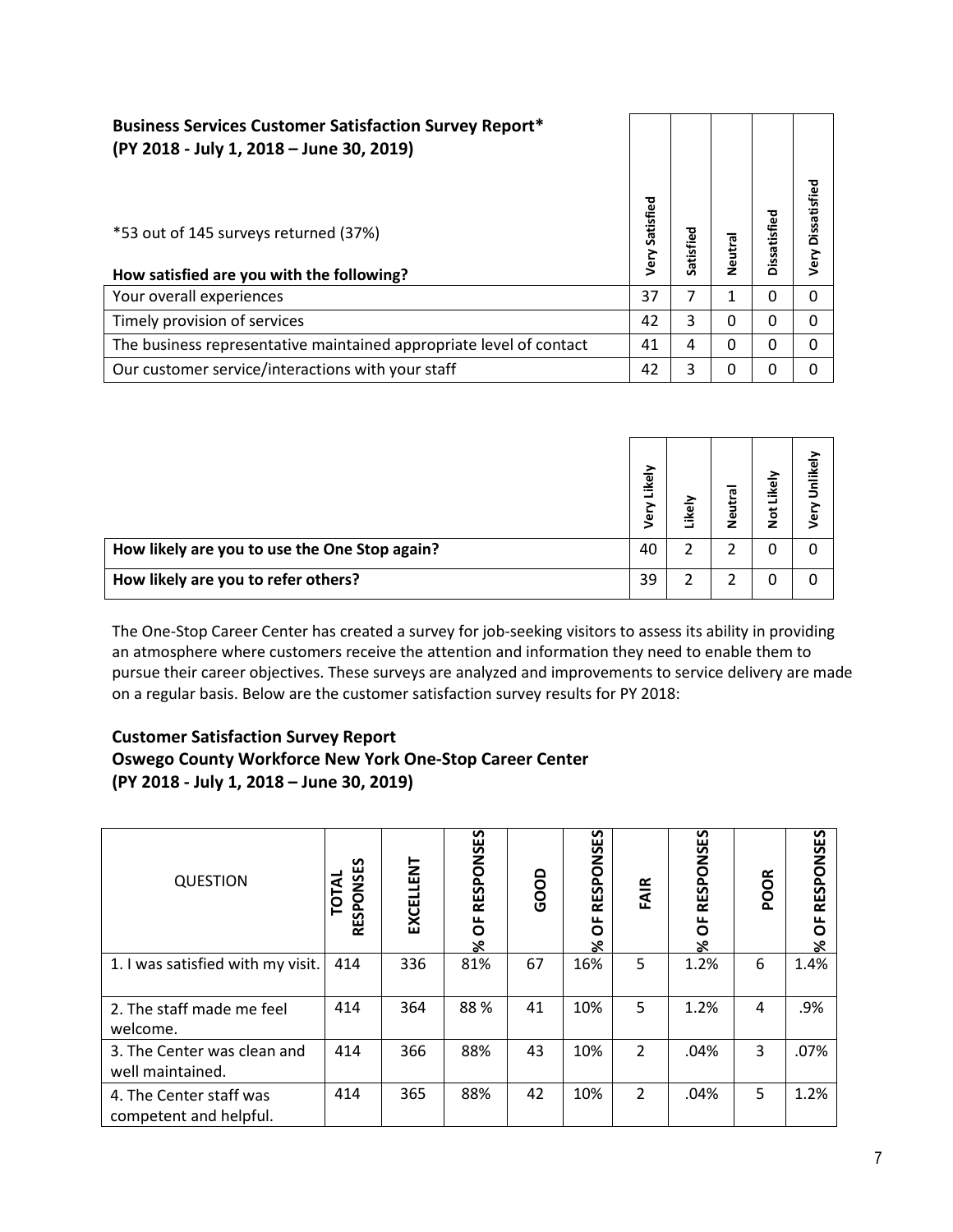| <b>QUESTION</b>                                            | RESPONSES<br>đ<br>TOT | EXCELLENT | RESPONSES<br>ŏ<br>ৼ | GOOD | ပြ<br>RESPONS<br>ŏ<br>ৼ | FAIR | ပ္မ<br>$\overline{5}$<br>щ<br>O<br>RESPO<br>৯ | <b>POOR</b> | ပ္မ<br>RESPONS<br>% OF |
|------------------------------------------------------------|-----------------------|-----------|---------------------|------|-------------------------|------|-----------------------------------------------|-------------|------------------------|
| 5. The Center's hours were<br>convenient for me.           | 414                   | 353       | 84 %                | 50   | 11%                     | 7    | 1.6%                                          | 4           | .9%                    |
| 6. The time it took to receive<br>services was reasonable. | 418                   | 356       | 86%                 | 55   | 13%                     | 4    | .09%                                          | 3           | .7%                    |
| 7. The information I received<br>was useful.               | 418                   | 360       | 86 %                | 46   | 11%                     | 6    | 1.4%                                          | 6           | 1.4%                   |

It appears that greater than 81% of respondents were satisfied with the services they received at the One-Stop Center.

### **Customer Satisfaction Survey Report Mexico Career Center**

### **(PY 2018 - July 1, 2018 – June 30, 2019)**

| <b>QUESTION</b>                                            | RESPONSES<br><b>TOTAL</b> | EXCELLENT | OF RESPONSES<br>ৼ | GOOD           | RESPONSES<br>ŏ<br>ৼ | FAIR         | n<br>RESPONSE<br>ŏ<br>৯ | <b>POOR</b> | n<br>RESPONSE<br>щ<br>O<br>ৼ |
|------------------------------------------------------------|---------------------------|-----------|-------------------|----------------|---------------------|--------------|-------------------------|-------------|------------------------------|
| 1. I was satisfied with my visit.                          | 8                         | 6         | 75%               | 1              | 12.5%               | $\mathbf{1}$ | 12.5%                   | $\Omega$    | 0%                           |
| 2. The staff made me feel<br>welcome.                      | 8                         | 7         | 87.5%             | $\mathbf{1}$   | 12.5%               | $\Omega$     | 0%                      | $\Omega$    | 0%                           |
| 3. The Center was clean and<br>well maintained.            | 8                         | 6         | 75%               | $\overline{2}$ | 25%                 | $\Omega$     | 00%                     | $\Omega$    | 0%                           |
| 4. The Center staff was<br>competent and helpful.          | 8                         | 6         | 75%               | $\overline{2}$ | 25%                 | $\Omega$     | 0%                      | $\Omega$    | 0%                           |
| 5. The Center's hours were<br>convenient for me.           | 8                         | 5         | 62.5%             | $\overline{2}$ | 25%                 | $\mathbf{1}$ | 12.5%                   | $\Omega$    | 0%                           |
| 6. The time it took to receive<br>services was reasonable. | 8                         | 5         | 62.5%             | 3              | 37.5%               | $\Omega$     | 0%                      | $\Omega$    | 0%                           |
| 7. The information I received<br>was useful.               | 8                         | 5         | 62.5%             | 3              | 37.5%               | $\Omega$     | 0%                      | $\Omega$    | 0%                           |

### e) **Work with partners to identify service needs and expand/enhance the services available to customers. Especially youth and individuals with barriers to employment.**

See Workforce Initiatives – Page 11-22.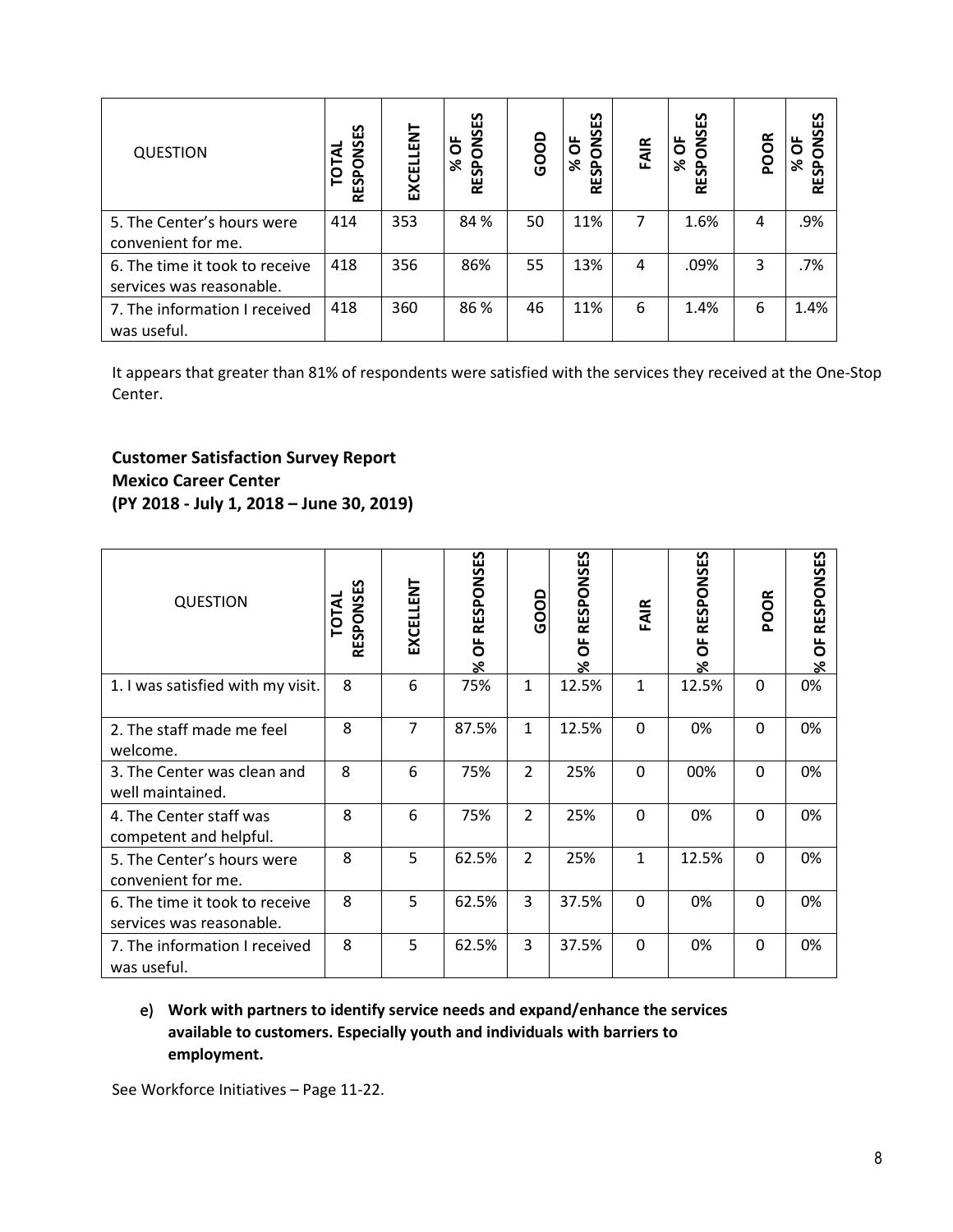### 4. Qualitative Results:

Not only does the One-Stop staff track data to gauge their performance, it should be noted that the work they do has benefits that cannot be so easily quantified. For example: by providing training opportunities to job seekers we are allowing existing businesses to expand.

This portion further illustrates the fulfillment of the Oswego County Workforce Development System's mission in human terms. Additional benefiting factors of the Workforce Development System are listed here in more general terms:

- Sales tax revenues are generated from customers earning training based payments while enrolled in Work Experience programs
- Sales, real estate, and school tax revenues are generated from exiters who enter employment
- Dollars are returned by participants in both of the above categories into the local economy
- Increased opportunities for existing businesses to expand and for new ones to open in the local area are created due to a highly skilled, competitive workforce
- Recruitment costs for employers are lowered as a results of the job matching services
- High school dropout rates decrease and college entrance rates increase due to year-round Young Adult Worker and Summer Youth programs
- More youth and adults return to school and achieve GEDs
- Vocational rehabilitation, substance abuse recovery and displaced homemaker programs experience high success rates as a results of sequential or concurrent programming with WIOA
- Costs for outplacement services are reduced through rapid and expeditious response activities conducted for employers that are downsizing
- Local workforce development activities are more efficient as a results of these initiatives
- The welfare-to-work rate increases
- The period of unemployment for dislocated worked is shortened

While the benefit of the above general factors is manifested both in financial and humanitarian terms, they also yield a greater, but less tangible, value in terms of improving the quality of life for our local citizens. Examples of how the system improves the quality of life are as follows:

- Breaking the cycle of poverty and welfare dependency for economically disadvantaged individuals
- Establishing positive role models for young people in impoverished families
- Elevating the self-esteem of unemployed and underemployed individuals by furnishing them with occupational and life skills
- Establishing an efficient transition system for dislocated workers to enable them to address the emotional and psychological issues related to displacement, and at the same time to gain the skills needed to compete in a labor market affected by corporate restructuring, rapidly emerging technology, and global competition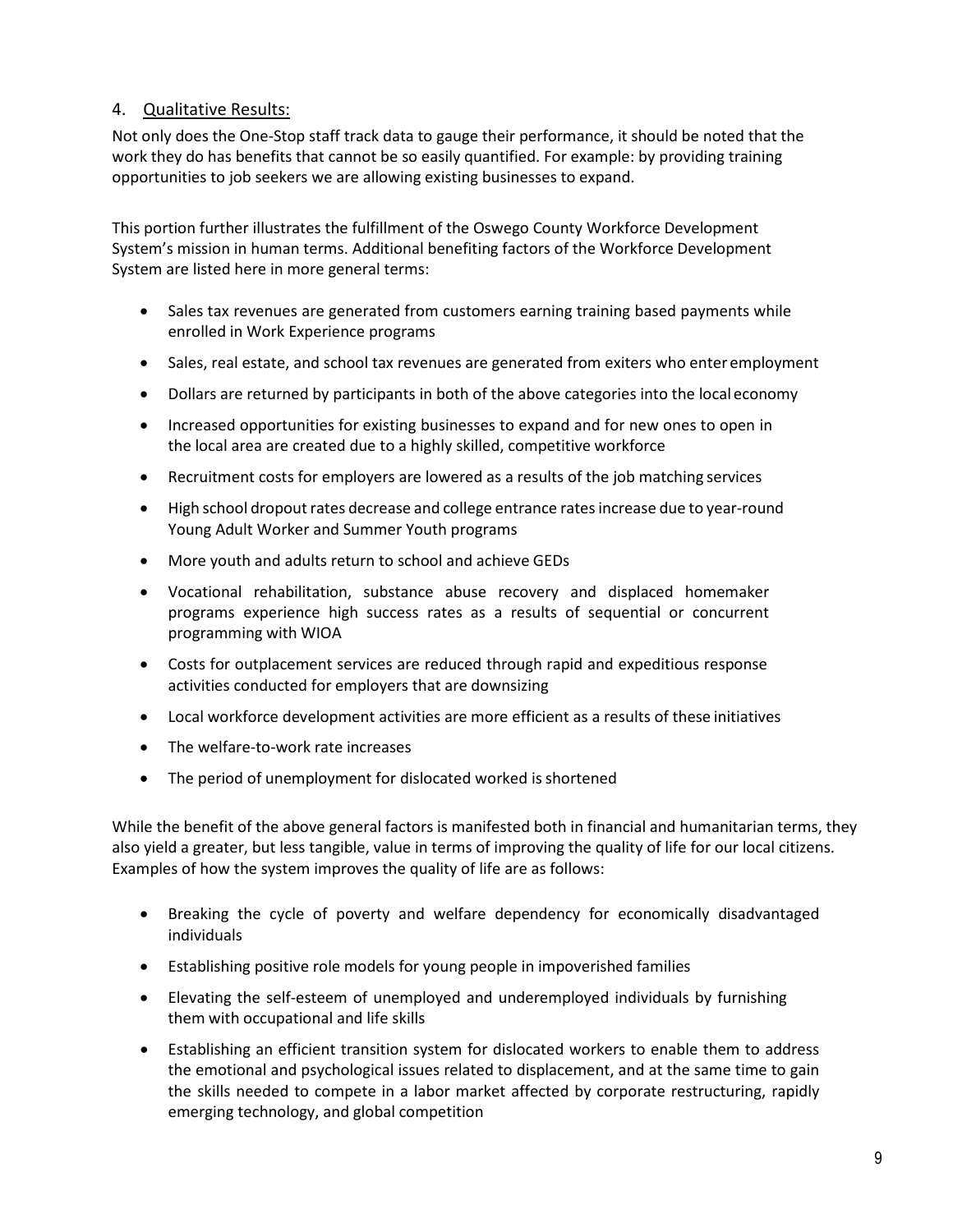- Increased education, employment and training opportunities for underutilized segments of the workforce
- Continuous improvement and increased customer satisfaction as a result of the WDB's quality initiatives
- Collaboration among local educational agencies, community based organizations, businesses, commerce organizations, and local governments to create opportunities for job seekers and entrepreneurs

### 5. Overall Assessment:

The One-Stop System is successful in the following areas:

- Measuring results & continuously managing quality improvement.
- Maintains an engaged Workforce Development Board and staff.
- Successfully carrying out the local WIOA/Wagner-Peyser plan and other initiatives developed by NYS and the Oswego County Workforce Board.
- Exploring opportunities for collaboration between partners and promotion of the One-Stop system and services.
- Actively searching/applying for grant funding to sustain program operations.
- Successfully working with partners to identify service needs and expand/enhance the services available to customers.
- Decreased the amount of redundancies by reporting non-essential reports via email instead of during meeting times.
- Reduced the number of board members from 32 to 25

The One-Stop System has opportunities to improve its' effectiveness in the following areas:

- Tours of partner's facility may make it easier to make appropriate employer/employee matches.
- Modifying services and delivery strategies based on market needs and customer demands.
- Building clear brand identity.
- Seek a wider variety of industry for remaining seats. (i.e. seek hospitality and health care partners)

This understanding is based on PY 2018 achievement and going forward the expectation is that the system will continue to improve its ability to serve customers, build partners and apply for grants.

### 6. New Initiatives:

Below is a chart of the One-Stop System at work. As partnering agencies work creatively together, the system is able to serve both its business and job-seeking customers in new and creative ways.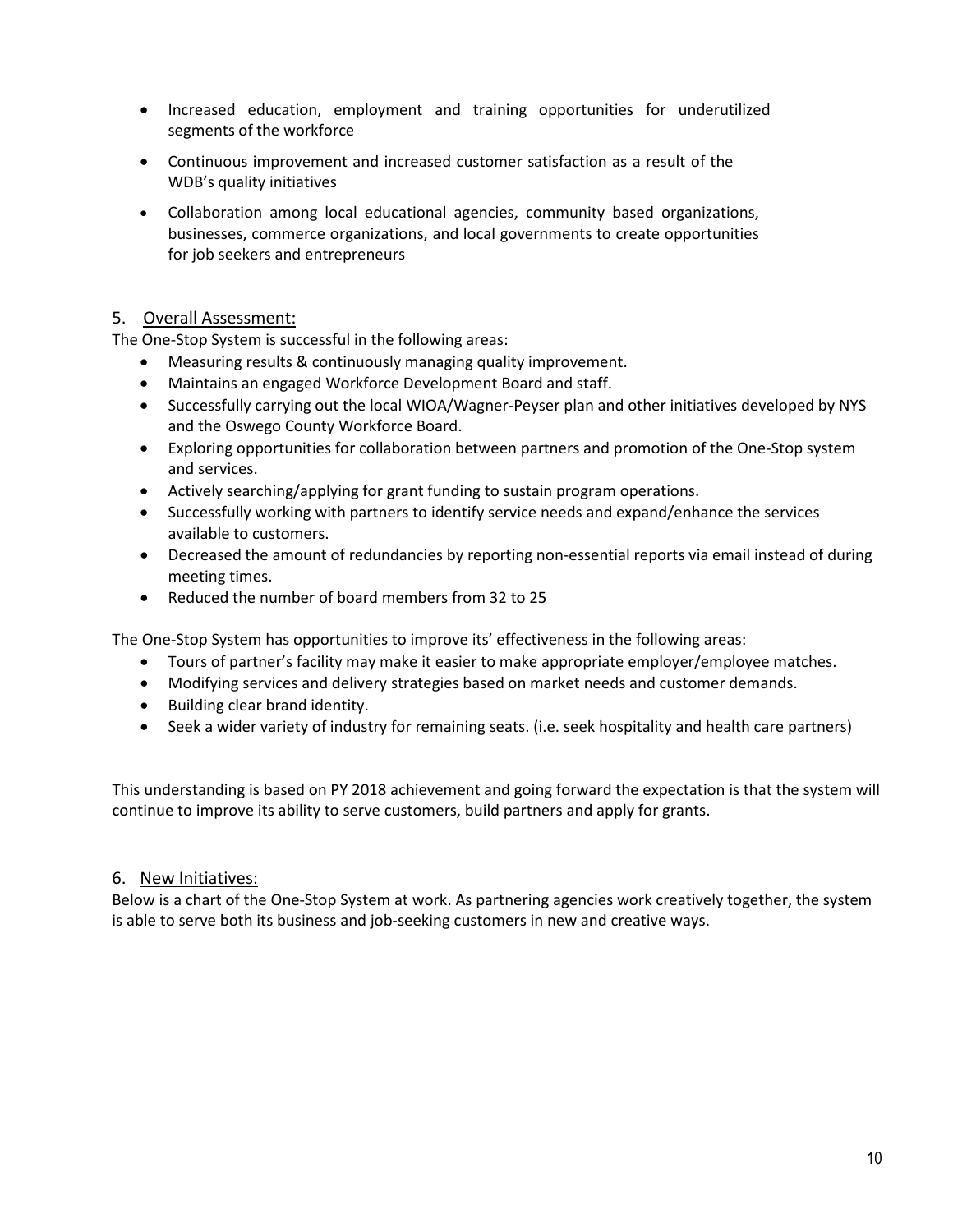| <b>Initiative</b>                                                 | <b>Lead Agency</b><br>(Partner Agency(ies))                                                                                                                                                                                                                              | <b>Status</b>                     | <b>Project Description</b>                                                                                                                                                                                                                                                                                                                                                                                                                                                                                                                                                                                                                                                                                                                                                                                                                                                                                                                                                                                                                                                                                                                                                                                                        |
|-------------------------------------------------------------------|--------------------------------------------------------------------------------------------------------------------------------------------------------------------------------------------------------------------------------------------------------------------------|-----------------------------------|-----------------------------------------------------------------------------------------------------------------------------------------------------------------------------------------------------------------------------------------------------------------------------------------------------------------------------------------------------------------------------------------------------------------------------------------------------------------------------------------------------------------------------------------------------------------------------------------------------------------------------------------------------------------------------------------------------------------------------------------------------------------------------------------------------------------------------------------------------------------------------------------------------------------------------------------------------------------------------------------------------------------------------------------------------------------------------------------------------------------------------------------------------------------------------------------------------------------------------------|
|                                                                   |                                                                                                                                                                                                                                                                          |                                   | <b>Initiatives targeting Unemployed/Underemployed Populations</b>                                                                                                                                                                                                                                                                                                                                                                                                                                                                                                                                                                                                                                                                                                                                                                                                                                                                                                                                                                                                                                                                                                                                                                 |
| "Skill Up Oswego<br>County"<br>&<br>"Skill Up Oswego County<br>2" | <b>Oswego County</b><br>Workforce New York/<br>Workforce<br>Development Board<br>(WDB) of Oswego<br>County<br>Partners:<br>-NY Wired for<br>Education<br>-Oswego County<br>Poverty Reduction<br><b>Task Force</b><br>-Greater<br>Fulton/Oswego<br>Chamber of<br>Commerce | Round 1<br>Completed<br>Completed | Skill Up:<br>Initiative to provide County residents the opportunity to access a free, 6-month license<br>to the Metrix Learning system; a flexible, self-directed e-learning service offering on-<br>line courses for Oswego County residents to upgrade existing skills and learn new<br>skills to improve their marketability to prospective employers. The system offers<br>opportunities to:<br>Explore Career Pathways to understand the skills required for in-demand<br>$\bullet$<br>careers and receive a recommended training plan.<br>Browse the Catalog of over 3,800 different courses, complete training<br>$\bullet$<br>courses to enhance skills, and earn digital badges for each skilllearned.<br>Look for a job by linking directly to Indeed.com to browse real-time job<br>$\bullet$<br>openings in the local labor market.<br>County residents were able to access the system from March 1, 2017 - June 30, 2017.<br>Licenses were valid for 6 months.<br>Skill Up 2:<br>A second round of the Skill Up initiative was expanded to include an option for<br>employers to post job openings along with an option for a virtual assessment (using<br>the IBM Kenexa Prove It! system) of potential candidates. |
| <b>Advanced Manufacturing</b><br>Assessment Tool                  | <b>Oswego County</b><br>Workforce New<br>York/WDB<br>Partners:<br>-NY Wired For<br>Education<br>-Local employers                                                                                                                                                         | Completed/<br>Ongoing             | Initiative to develop a tool to assess candidates for entry level jobs in the<br>manufacturing sector in partnership with New York Wired for Education and local<br>employers. The IBM Kenexa Prove It! system was selected as the tool to conduct the<br>assessment. Assessments to be used include: reading comprehension; industrial<br>math, mechanical reasoning and soft skills. Continuing work to bring other<br>employers on board, and to establish the standards that job candidates need to meet<br>to be prepared for entry level employment across the manufacturing sector.<br><b>UPDATE:</b> Reading Comprehension Industrial Math and Mechanical Reasoning<br>Assessments are being used to assess candidates for entry-level manufacturing<br>positions.<br>An assessment to assess candidates for an electrical apprenticeship program was<br>put in place. The assessment includes two components; electrical knowledge and<br>electrical documentation.                                                                                                                                                                                                                                                      |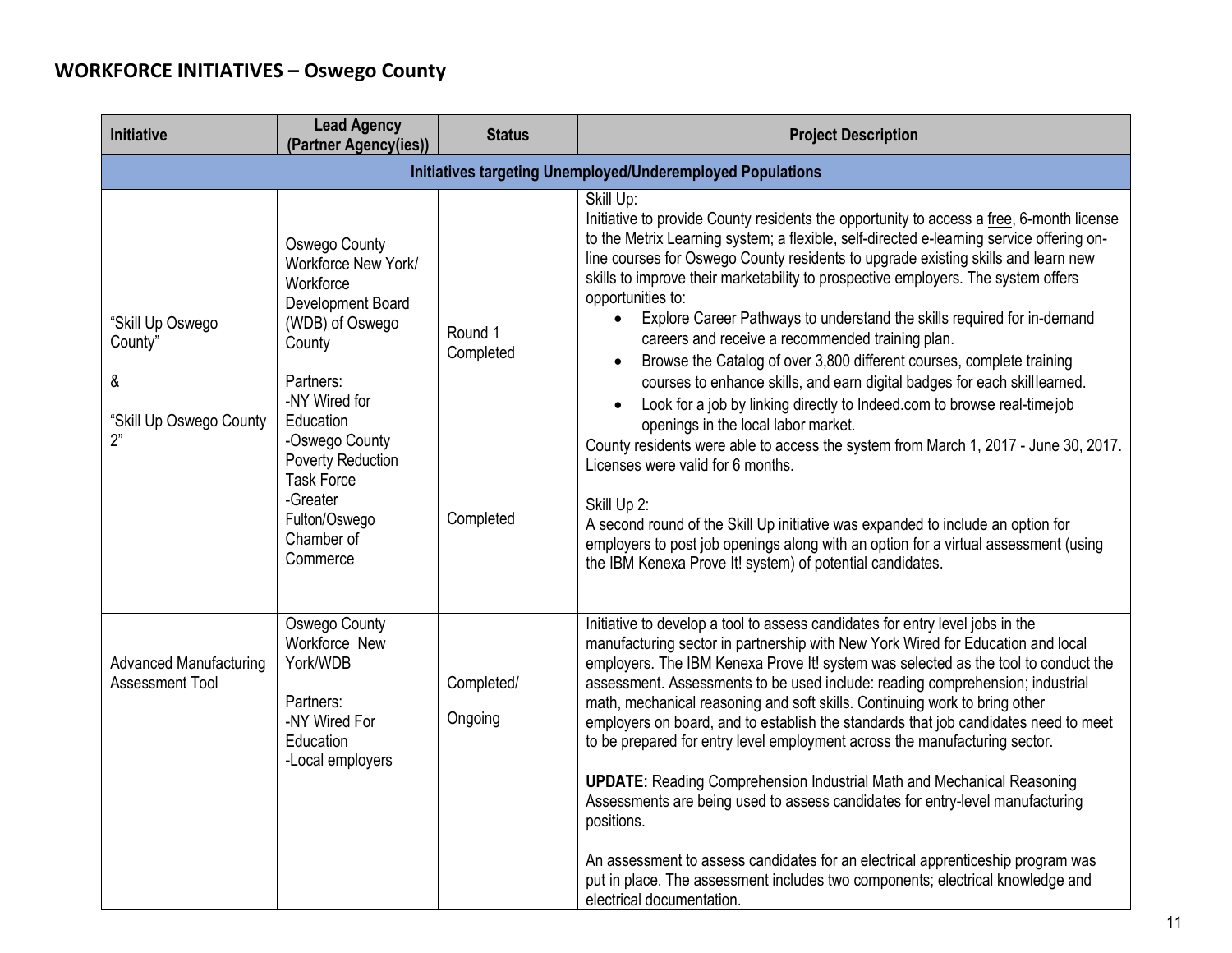| Soft Skills Training                                            | Oswego County<br>Workforce New York/<br>WDB/ Oswego<br>County<br>Opportunities/<br>Cayuga<br><b>Community College</b>                                                                                         | Ongoing        | Training to address the soft skills needed in today's workplace. Training will address<br>the personal attributes necessary for personal and professional success, and include<br>topics such as effective communication, thinking/problem solving, pride in work,<br>personal responsibility, dependability and civility and respect in the work, place to<br>address the behavioral characteristics surrounding workforce skills gaps that have<br>been identified by employers. The goal of this effort is to show employers local<br>residents have developed the soft skills needed for success, are motivated and are<br>ready for hire.<br>Update: - Through the series of workshops that was provided, over 100<br>county residents received beneficial information about work success<br>techniques that will enable them to achieve their personal and career goals. |
|-----------------------------------------------------------------|---------------------------------------------------------------------------------------------------------------------------------------------------------------------------------------------------------------|----------------|--------------------------------------------------------------------------------------------------------------------------------------------------------------------------------------------------------------------------------------------------------------------------------------------------------------------------------------------------------------------------------------------------------------------------------------------------------------------------------------------------------------------------------------------------------------------------------------------------------------------------------------------------------------------------------------------------------------------------------------------------------------------------------------------------------------------------------------------------------------------------------|
| Direct Support<br>Professional (DSP)<br><b>Training Program</b> | <b>Oswego County</b><br><b>Workforce New</b><br>York/Workforce<br>Development Board<br>Partners:<br>-New York Wired for<br>Education<br>-Oswego County<br>Opportunities (OCO)<br>-Oswego Industries<br>-Arise | Ongoing        | Worked with NY Wired for Education and local employers to create a training program<br>for Direct Support Professionals (DSP's), an emerging need in the human services<br>field. Training was created in the Metrix on-line learning system and customized to<br>employer needs.<br>Currently working with local employers to recruit and train candidates for these<br>openings.                                                                                                                                                                                                                                                                                                                                                                                                                                                                                             |
| <b>CDL-A Training Program</b>                                   | Oswego County<br>Workforce New York/<br>Workforce<br>Development Board<br>Partners:<br>-Workforce<br>Development Institute<br>(WDI)<br>-Local Employers                                                       | In development | Working with a local employer and the Workforce Development Institute on an<br>initiative utilizing classroom instruction (CDL training) in conjunction with on-the-job<br>training (in lieu of prior experience) to prepare workers for Tractor Trailer Driving<br>positions                                                                                                                                                                                                                                                                                                                                                                                                                                                                                                                                                                                                  |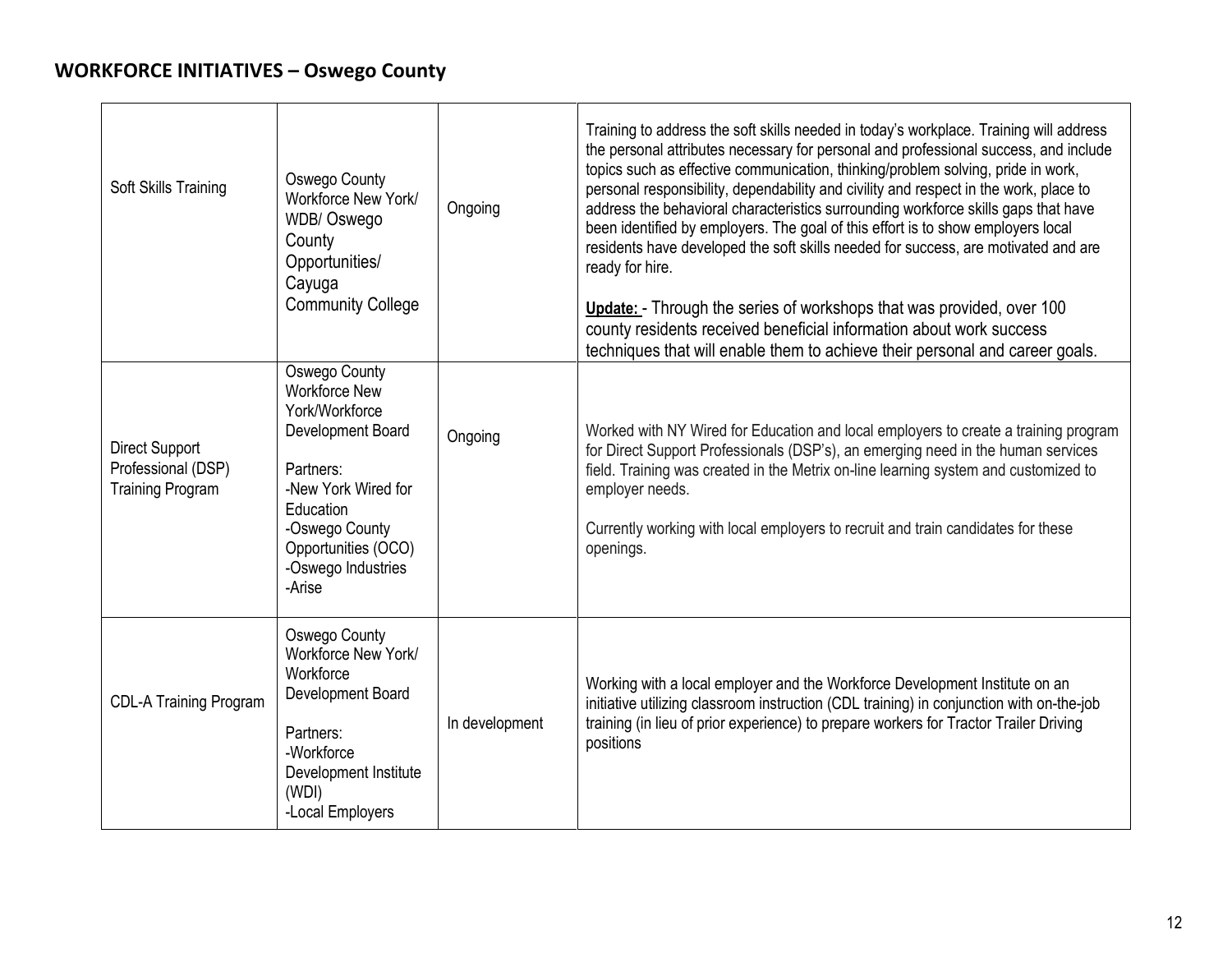| <b>Advanced Manufacturing</b><br>Institute | Cayuga Community<br>College (CCC)<br>Partners:<br>-Local Employers<br>- Oswego County<br>Workforce New York/<br><b>WDB</b>                                                                                            | Ongoing                 | Advanced Manufacturing Institute – CCC is working with 21 manufacturers to create<br>an Advanced Manufacturing Institute in Oswego County. Grant funding is being<br>sought through the CNY REDC, SUNY, and private donors. This institute will focus on<br>delivering industrial maintenance and electrical tech skills along with mechanical<br>technology and machining.                                                   |
|--------------------------------------------|-----------------------------------------------------------------------------------------------------------------------------------------------------------------------------------------------------------------------|-------------------------|-------------------------------------------------------------------------------------------------------------------------------------------------------------------------------------------------------------------------------------------------------------------------------------------------------------------------------------------------------------------------------------------------------------------------------|
| Work Keys Center                           | Cayuga Community<br>College                                                                                                                                                                                           | Implemented/<br>Ongoing | CCC is now home to one of two Work Keys Centers in New York State. Work Keys<br>provides workplace-based assessments by occupational profile to determine an<br>individual's readiness for career entry into the specific job. Job profiles can be<br>completed for employers to use as a screening tool for new-hires or promotional<br>purposes.                                                                            |
| <b>Work Ready Community</b><br>Initiative  | Cayuga Community<br>College<br>Partners:<br>- Operation Oswego<br>County<br>- Local Employers<br>- Oswego County<br><b>Workforce New</b><br>York/Workforce<br>Development Board<br>- Community-based<br>Organizations | In process              | CCC is leading an effort to make Oswego County the first county in New York State to<br>become "Work-Ready" designated. An application for funding through the AEI was<br>submitted and Operation Oswego has committed the initial cost of stakeholder<br>preparation. This designation will give prospective and current employers validation<br>that Oswego County has a committed, skilled workforce, ready and available. |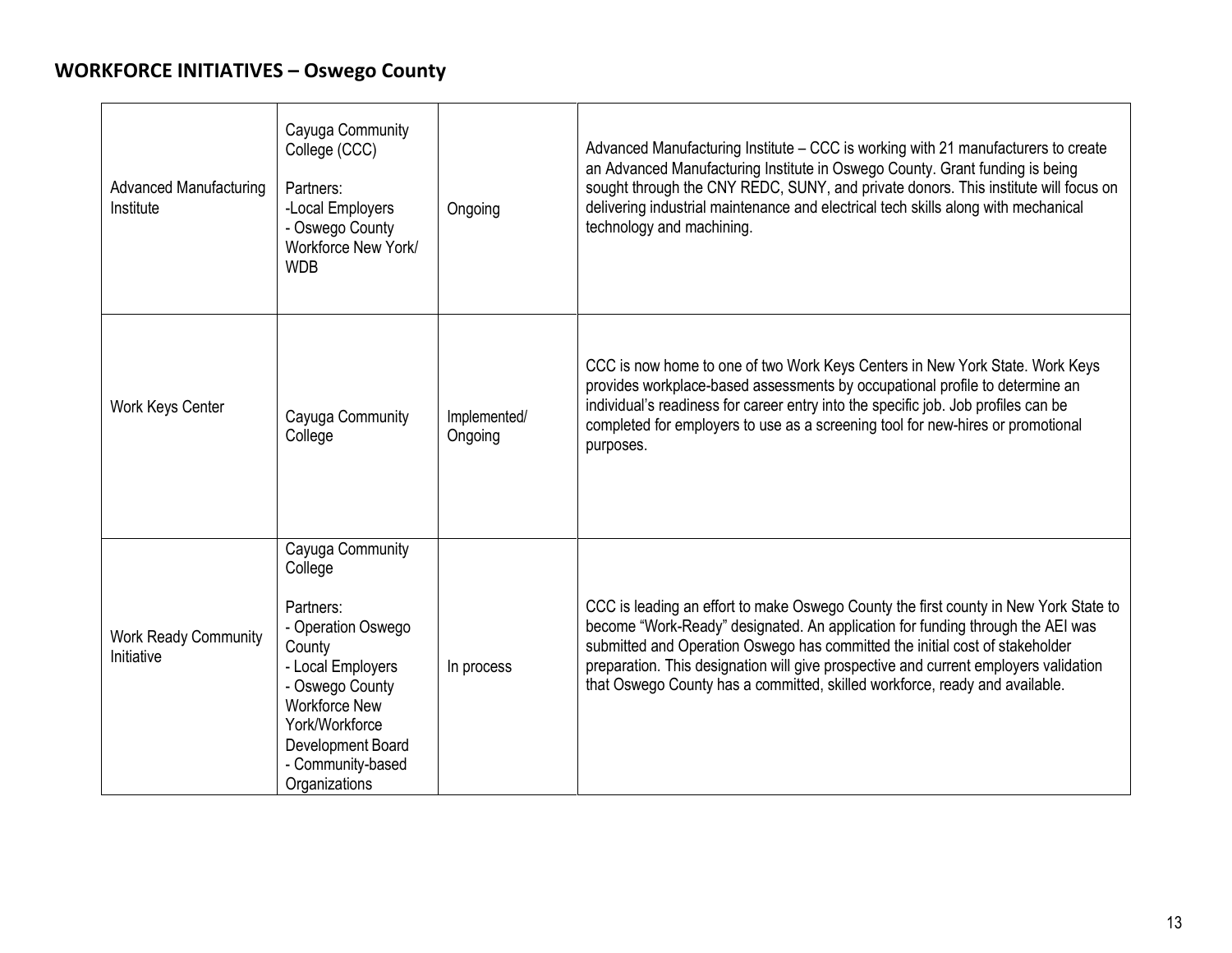| <b>IBEST Certified Nursing</b><br>Assistant (CNA) Program                             | Center for Career and<br><b>Community Education</b><br>(CCCE)<br>Partners:<br>-Oswego County<br><b>Workforce New</b><br>York/WDB | Ongoing | In response to employer identified need, the Workforce Development Board, the One<br>Stop and CCCE partnered on the development of an IBEST Certified Nursing<br>Assistant (CNA) Program. The IBEST model incorporates academic learning to<br>remediate basic skill deficiencies and/or assist individuals to begin to prepare for a<br>high school equivalency diploma, while concurrently providing participants with<br>occupational (CNA) and work readiness skills. The model targets individuals who lack<br>the math and reading skills needed for enrollment in the regular CNA program.                                                                                                                                                                                                                                                                                                                                                                                                                                                                                                                                                                                                                          |
|---------------------------------------------------------------------------------------|----------------------------------------------------------------------------------------------------------------------------------|---------|----------------------------------------------------------------------------------------------------------------------------------------------------------------------------------------------------------------------------------------------------------------------------------------------------------------------------------------------------------------------------------------------------------------------------------------------------------------------------------------------------------------------------------------------------------------------------------------------------------------------------------------------------------------------------------------------------------------------------------------------------------------------------------------------------------------------------------------------------------------------------------------------------------------------------------------------------------------------------------------------------------------------------------------------------------------------------------------------------------------------------------------------------------------------------------------------------------------------------|
| <b>Advanced Manufacturing</b><br>Pre-Employment<br>Certificate Program (Boot<br>Camp) | <b>CCCE</b><br>Partners:<br>-Oswego County<br>Workforce New York/<br><b>WDB</b><br>-Local Employers                              | Ongoing | To respond to an increased demand for workers in the Advanced Manufacturing<br>sector, Cayuga Community College (CCC) launched a Pre-Employment Certificate<br>Program in Advanced Manufacturing. Representatives from area manufacturers and<br>One Stop staff worked with Cayuga Community College to help design the 10- week<br>program based on industry-identified needs. The program prepares job-seekers for<br>careers in the manufacturing sector and is the first step in a career ladder in Advanced<br>Manufacturing. Classes are taught by instructors who work for local manufacturers.<br>Students learn both technical skills like blueprint reading and OSHA safety rules,<br>along with soft skills, such as teamwork, dependability and problem solving. Practicing<br>for interviews and writing successful resumes are also integral parts of the program. In<br>addition to hands-on training, each class visits local companies to learn about their<br>business and meet management staff. Students who complete the class are prepared<br>to start a career as a machine operator, electrical or industrial maintenance<br>technician, or other skilled positions available with area companies. |
| Adult Literacy/ESL/High<br>School Equivalency                                         | <b>CCCE</b>                                                                                                                      | Ongoing | Adult Literacy programs include adult basic education for individuals with academic<br>skills below the 8 <sup>th</sup> grade, and TASC (formerly the GED) programs for individuals with<br>academic skills 9 <sup>th</sup> grade and above, interested in preparing for their high school<br>equivalency. English as a Second Language program is for individuals learning to<br>speak and write English. Sites include Oswego (Library & Hamilton Homes), Mexico,<br>Pulaski, and Fulton.                                                                                                                                                                                                                                                                                                                                                                                                                                                                                                                                                                                                                                                                                                                                |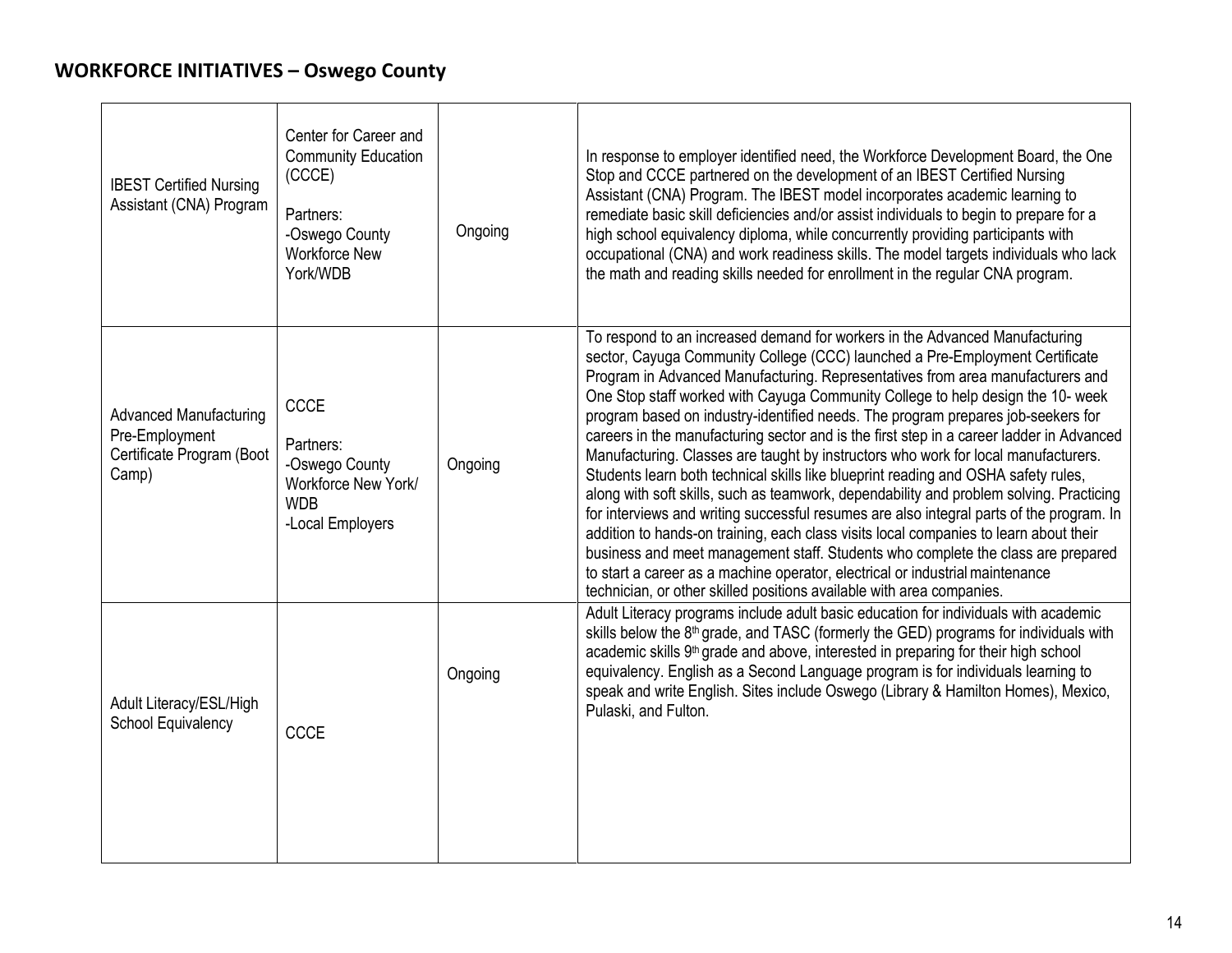$\overline{a}$ 

| Adult High School<br><b>Equivalency Preparation</b> | CCCE<br>Partners:<br>- Oswego County DSS<br>- Oswego County<br><b>Workforce New York</b>       | Ongoing    | Full-time literacy daytime program on college campus in partnership with Oswego<br>County Workforce New York/Oswego County DSS to serve individuals mandated to<br>participate in educational services.                                                                                              |
|-----------------------------------------------------|------------------------------------------------------------------------------------------------|------------|------------------------------------------------------------------------------------------------------------------------------------------------------------------------------------------------------------------------------------------------------------------------------------------------------|
| Mobile Classroom                                    | CCCE and OCO                                                                                   | Ongoing    | CCCE partnered with OCO to submit an application to the AEI to purchase a mobile<br>classroom/office (RV) to deliver programs and services to the rural areas. An<br>example of services can be adult literacy, work readiness, health literacy, financial<br>literacy, and other referral services. |
| Electrical<br>Apprenticeship<br>Program             | <b>CCC</b><br>Partners:<br>- Local employers, --<br>Oswego County<br><b>Workforce New York</b> | In process | In response to employer identified needs, Cayuga Community College, Oswego<br>County Workforce New York and local employers are working together on an<br>electrical apprenticeship program                                                                                                          |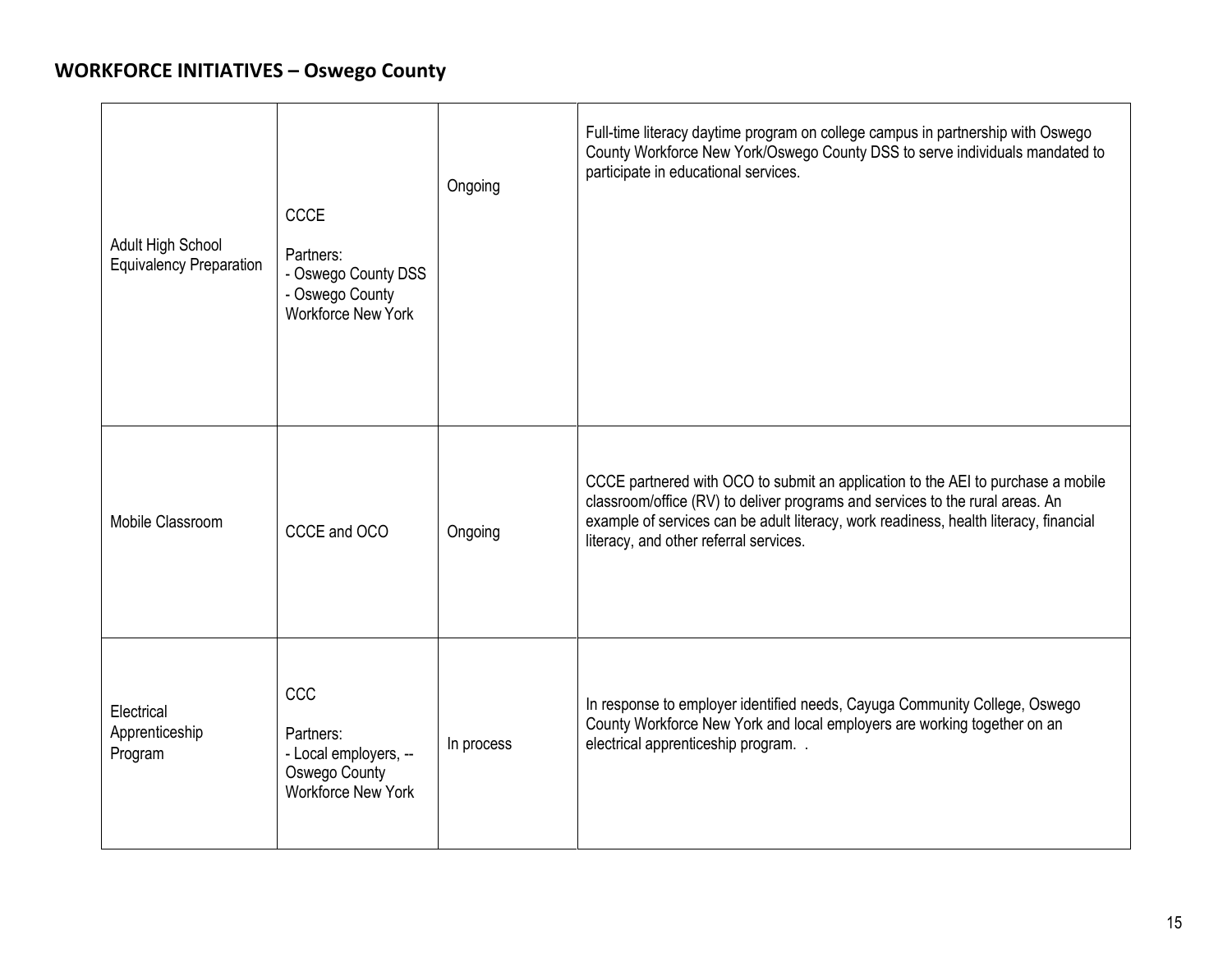| CASAC and CRPA<br><b>Training Institute</b>    | Farnham Family<br>Services<br>Partners:<br>-Syracuse Behavioral<br>Health<br>-Substance Abuse<br><b>Treatment Facilities</b> | Implemented/<br>Ongoing | Proposed training institute to prepare individuals for employment as CASAC (Certified<br>Alcoholism and Substance Abuse Counselor) and CRPA (Certified Recovery Peer<br>Advocate). Program targets low income individuals to provide education, paid job<br>experience and job placement.<br>Syracuse Behavioral Health submitted an AEI application which if funded would help<br>to ramp up development as a subcontracted partner.                                                                                                                                                                                                                                                                                                                                                              |  |
|------------------------------------------------|------------------------------------------------------------------------------------------------------------------------------|-------------------------|----------------------------------------------------------------------------------------------------------------------------------------------------------------------------------------------------------------------------------------------------------------------------------------------------------------------------------------------------------------------------------------------------------------------------------------------------------------------------------------------------------------------------------------------------------------------------------------------------------------------------------------------------------------------------------------------------------------------------------------------------------------------------------------------------|--|
| <b>Literacy Volunteers</b>                     | Oswego County<br>Opportunities                                                                                               | Ongoing                 | Literacy Volunteers provides one-on-one tutoring of adults in basic English<br>communication, literacy and math skills. Volunteers are certified through tutor training<br>and matched with a learner for two hours per week. Literacy Volunteers offers<br>services throughout Oswego County.                                                                                                                                                                                                                                                                                                                                                                                                                                                                                                     |  |
| Worker Professionalism<br>Certificate Training | <b>SUNY Oswego OBCR</b><br>Oswego County<br><b>Workforce New York</b>                                                        | Ongoing                 | The Worker Professionalism Certificate is intended to provide a resource to front line<br>staff to assist and support county residents who are transitioning out of the limitations<br>that a life within the grasp of poverty has imposed upon them. The curriculum<br>consists of people-oriented, service-focused skills that can be practiced in a<br>professional workplace. Once trained, staff will make this training available to job<br>seekers and employers.<br>Curriculum includes: Dealing with Difficult People, C.R.E.W. Training (Civility, Respect<br>and Engagement in the Workplace), Effective Telecommunication, Meeting<br>Facilitation, All on the Same Page- Writing Skills, Presentation Skills, Time<br>Management (Managing Multiple Priorities) and Stress Management |  |
|                                                | <b>Initiatives for the General Public</b>                                                                                    |                         |                                                                                                                                                                                                                                                                                                                                                                                                                                                                                                                                                                                                                                                                                                                                                                                                    |  |
| Certificate and Degree<br>Programs             | Cayuga Community<br>College                                                                                                  | Ongoing                 | One-year certificate and two-year degree programs in Liberal Arts, Business,<br>Industrial Technician, Arts, Nursing, and other disciplines.                                                                                                                                                                                                                                                                                                                                                                                                                                                                                                                                                                                                                                                       |  |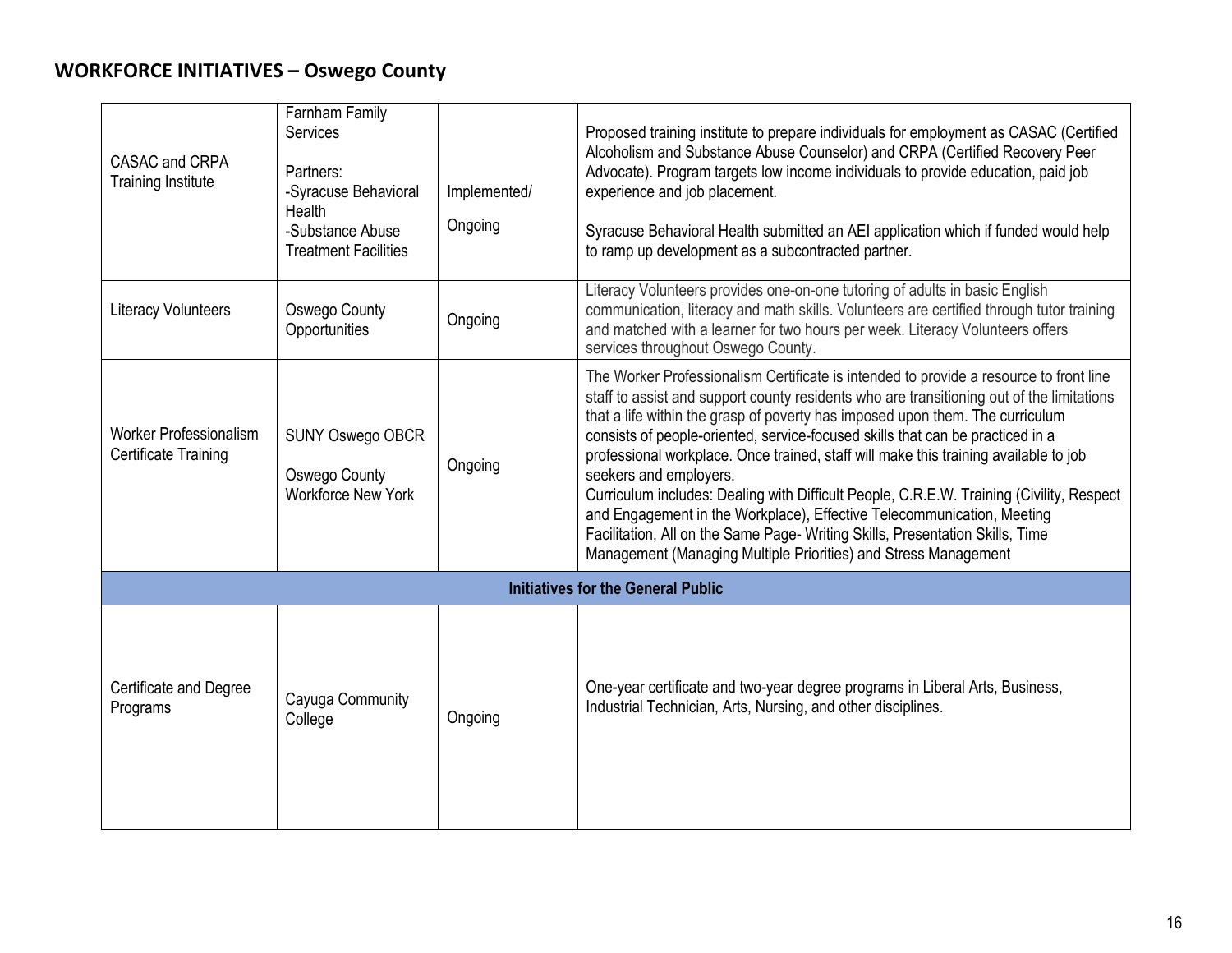| Literacy Zone for City of<br>Oswego | <b>CCCE</b>                                                                       | In development          | The Literacy Zone is a reform initiative to close the achievement gap in urban and<br>rural communities of concentrated poverty. Literacy Zones provide a systemic<br>approach to meeting the literacy needs of these communities characterized by<br>significant poverty and deficits in literacy and English language proficiency. Each<br>Literacy Zone can provide pathways out of poverty for individuals and families, in the<br>following areas:<br>A continuum of literacy from early childhood through adult, including strong<br>support for parents' involvement in their children's literacy development at<br>home and engagement with the school system<br>Assistance and support for out-of-school youth to enable them to complete<br>high school and succeed in postsecondary education or advanced training<br>Postsecondary transition that enable out-of-school youth and adults to obtain<br>a high school equivalency diploma and succeed in postsecondary education<br>Support services that enable out-of-school youth and adults who are<br>receiving public assistance, or families with incomes of less than 200 percent<br>of poverty, to obtain and retain employment<br>Transition programs for youth and adults returning to the community from<br>incarceration<br>Pathways to citizenship and English language proficiency for limited English<br>language adults<br>Workforce development programs, including apprenticeship, career and<br>$\bullet$<br>technical education, and career pathways<br>Support for mature workers and senior citizens to enable them to stay out of<br>Poverty<br>Highly collaborative in referral services including financial sufficiency and<br>health literacy<br>Support for individuals with disabilities and their families<br>Transition support for returning veterans and their families, including disabled<br>veterans |
|-------------------------------------|-----------------------------------------------------------------------------------|-------------------------|----------------------------------------------------------------------------------------------------------------------------------------------------------------------------------------------------------------------------------------------------------------------------------------------------------------------------------------------------------------------------------------------------------------------------------------------------------------------------------------------------------------------------------------------------------------------------------------------------------------------------------------------------------------------------------------------------------------------------------------------------------------------------------------------------------------------------------------------------------------------------------------------------------------------------------------------------------------------------------------------------------------------------------------------------------------------------------------------------------------------------------------------------------------------------------------------------------------------------------------------------------------------------------------------------------------------------------------------------------------------------------------------------------------------------------------------------------------------------------------------------------------------------------------------------------------------------------------------------------------------------------------------------------------------------------------------------------------------------------------------------------------------------------------------------------------------------------------------------------------------------------------------------|
| <b>Community Hub</b>                | <b>Oswego County</b><br>Opportunities<br>Partners:<br>-Local Service<br>Providers | Implemented/<br>Ongoing | OCO is working to establish a "community hub" of service providers for low-income<br>residents to easily access comprehensive services and supports. Funding will be used<br>for OCO to employ an employment and retention specialist and recruit volunteer peer<br>specialists to work with community partners to facilitate individual and group job<br>readiness sessions with a goal of providing self-sustainability and workforce<br>development activities to help unemployed or underemployed low-income individuals<br>overcome barriers to obtaining and maintaining employment.<br>Update: SCORE/Hub program was established in the City of Oswego.                                                                                                                                                                                                                                                                                                                                                                                                                                                                                                                                                                                                                                                                                                                                                                                                                                                                                                                                                                                                                                                                                                                                                                                                                                     |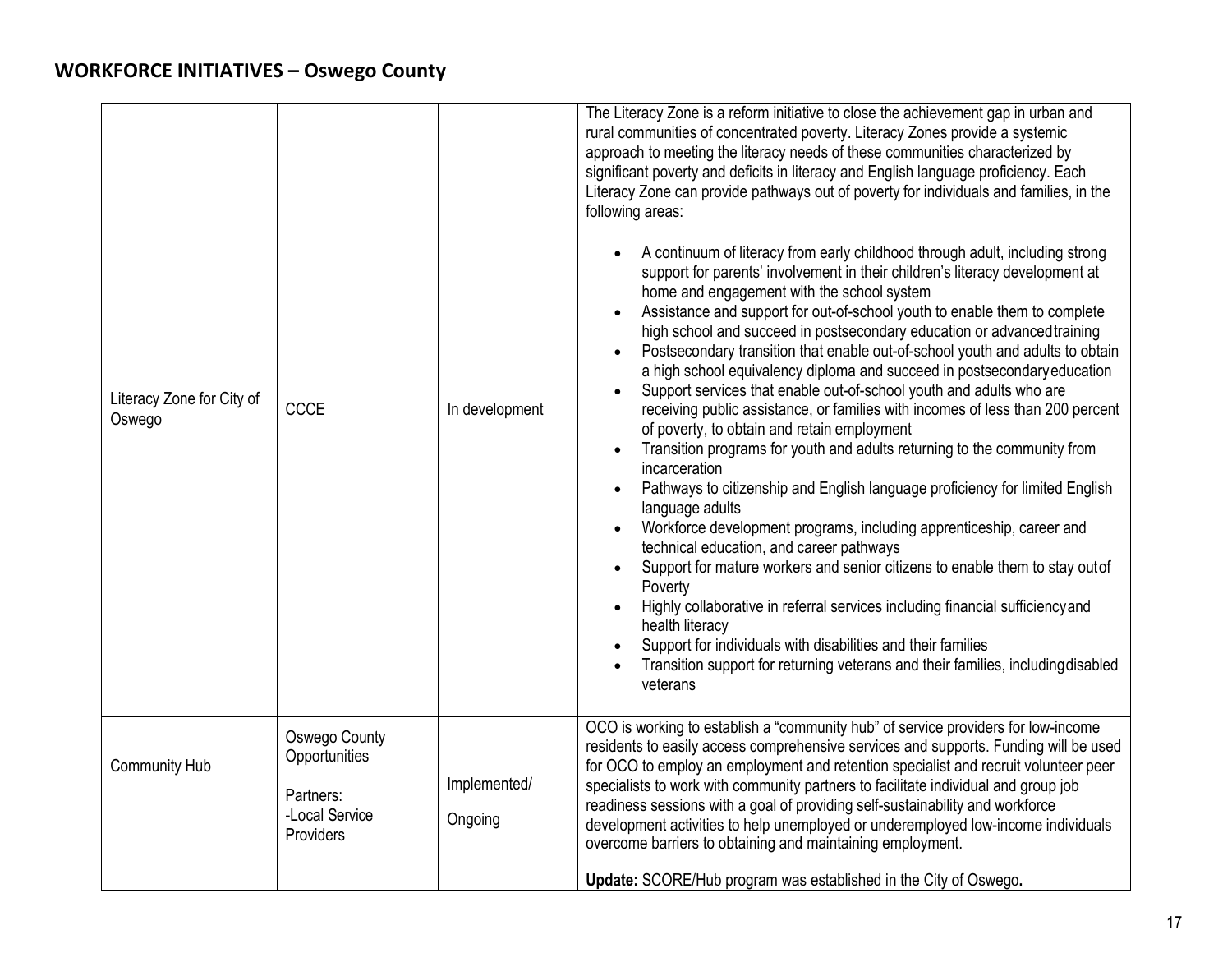| Job Assistance<br>Readiness Training<br>(JART)                  | Oswego County<br>Opportunities                                                                      | Ongoing        | JART is an employment skills program for individuals ages 18 and up. Through JART,<br>consumers will gain job readiness skills, on-the-job training, and support to find<br>ongoing employment in the community. Consumers can test for the National Work<br>Readiness Credential and will gain the personal competencies and skills needed for<br>successful employment.                                       |
|-----------------------------------------------------------------|-----------------------------------------------------------------------------------------------------|----------------|-----------------------------------------------------------------------------------------------------------------------------------------------------------------------------------------------------------------------------------------------------------------------------------------------------------------------------------------------------------------------------------------------------------------|
|                                                                 |                                                                                                     |                | <b>Initiatives Targeting Secondary School Students</b>                                                                                                                                                                                                                                                                                                                                                          |
| <b>Career and Technical</b><br>Education (CTE)<br>Programs      | <b>CCCE</b>                                                                                         | Ongoing        | Full-time Career Technical Programs that prepare individuals for entry into a career<br>pathway. Areas include:<br>Practical Nursing, Medical Assisting, Dental Assisting, Nurse Aide, Medical<br>$\bullet$<br>Coding<br>CDL A and B, Heavy Equipment<br>$\bullet$<br>Auto Technology<br>Welding<br>Advanced Manufacturing Boot Camp<br>Heating, Ventilating, & Air Conditioning                                |
|                                                                 |                                                                                                     | Ongoing        | New program development in Administrative Health Assistant (AHA), Cosmetology,<br>Heavy Equipment, and Electrical Technician.                                                                                                                                                                                                                                                                                   |
| Bridging and<br><b>Empowering Student</b><br>Transitions (BEST) | CCCE                                                                                                | In development | Out of School Youth Programming for City of Oswego out-of-school youth - the<br>creation of a BEST (Bridging & Empowering Student Transitions) Center to focus on<br>individuals 16-24 years old to provide career/college entry, high school equivalency,<br>and wrap-around supportive services in partnership with community agencies.                                                                       |
| P-TECH                                                          | CiTi<br>Partners:<br>-Onondaga<br><b>Community College</b><br>-School Districts<br>-Local employers | Ongoing        | P-TECH offers career clusters in Electrical Engineering Technology and Mechanical<br>Technology. The program is designed to:<br>• Develop programs of study in high-wage, high skill, high-demand career areas;<br>• Align school, college and community systems in these programs of study;<br>· Support strong academic performance;<br>• Promote informed and appropriate career choice and preparation; and |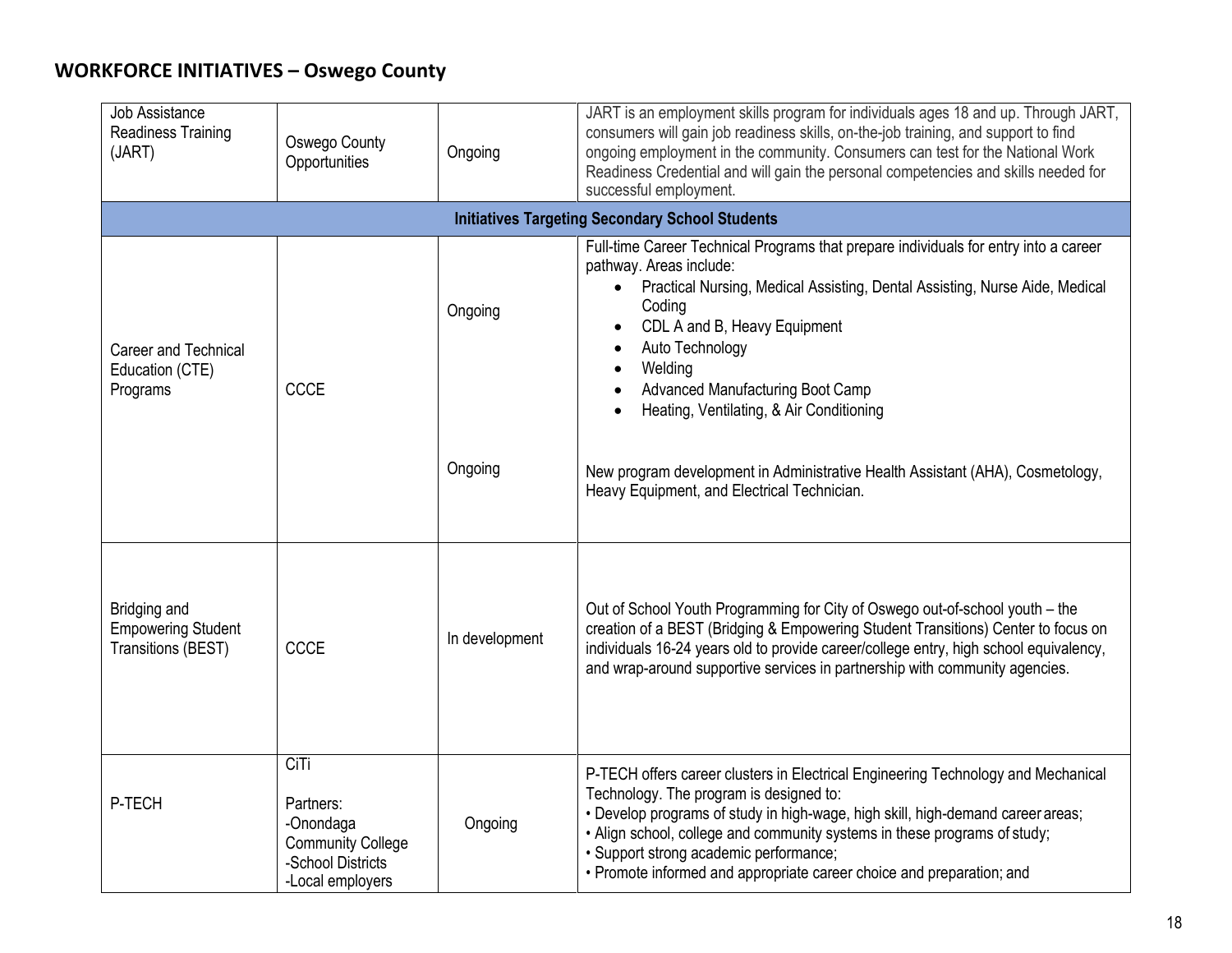|                                                                                                    |                                                            |                         | . Ensure that employers in key technical fields have access to a talented and skilled<br>workforce.<br>Students enter the P-TECH program as 9th graders and work simultaneously toward<br>earning a Regents High School Diploma and an Associate's Degree in Applied<br>Science from Onondaga Community College - at no cost to the student's family. The<br>5 to 6-year sequence emphasizes individualized pathways to completion, work place<br>experiences, mentorship, in-depth project-based learning, and real world experiences.<br>Starting in year three, some classes will be held at the OCC Campus.<br>Students will earn a New York State Regents High School Diploma and an<br>Associate's Degree from Onondaga Community College                                                                                                                                                                                                                                                                                                                                                                                                                                                                                                                                                                                                                 |
|----------------------------------------------------------------------------------------------------|------------------------------------------------------------|-------------------------|-----------------------------------------------------------------------------------------------------------------------------------------------------------------------------------------------------------------------------------------------------------------------------------------------------------------------------------------------------------------------------------------------------------------------------------------------------------------------------------------------------------------------------------------------------------------------------------------------------------------------------------------------------------------------------------------------------------------------------------------------------------------------------------------------------------------------------------------------------------------------------------------------------------------------------------------------------------------------------------------------------------------------------------------------------------------------------------------------------------------------------------------------------------------------------------------------------------------------------------------------------------------------------------------------------------------------------------------------------------------|
| <b>Industrial Electrical</b><br>Technologies<br>Career and Technical<br>Education (CTE)<br>Program | CiTi<br>Partners:<br>-School districts<br>-Local employers | Implemented/<br>Ongoing | The Industrial Electrical Technologies program will provide high school students with<br>the hands-on skill development and technical training needed for entry level<br>employment. Students will learn how to install, troubleshoot, and maintain industrial<br>electrical systems using state-of-the-art tools of the trade. The two-year program will<br>provide internships, foster industry partnerships and provide industry certifications.<br>Students will participate in project-based learning, facility tours, job shadowing and<br>summer employment. Career options for those completing include: electrician,<br>transmission technician, lineman, residential wireman, electrical technician and<br>controls technician.                                                                                                                                                                                                                                                                                                                                                                                                                                                                                                                                                                                                                       |
| Regional Technical High<br>School<br><b>Career and Technical</b><br>Education (CTE)<br>Program     | CiTi<br>Partners:<br>-School districts<br>-Local employers | Ongoing                 | The regional technical high school offers innovative instruction to 9th through 12th<br>grade students in a non-traditional education setting. Students will have to apply for<br>the program, where they will be able to pursue multiple CTE courses during their high<br>school career, some with industry credentials and college credits offered.<br>Taught by NYS certified educators, the rigorous, semester-block program combines<br>all of the required diploma exit requirements and CTE curriculum, including Regents<br>exams. The full-day regional technical high school also features the following new<br>credit-bearing options: art, chorus, physics, biology, English Language Arts (9-12),<br>social studies (9-12), math (9-12), engineering and foreign language.<br>Students who attend are still be able to participate in all of the extracurricular activities<br>in their home district, such as sports, clubs, prom and homecoming, and tearn their<br>graduation certificate with all of their peers at their home district graduation ceremony.<br>For students unsure of their career path, a Campus Explore option will allow them to<br>explore all of the programs before making a decision. Students can also take<br>advantage of mini module certificate courses such as babysitting, CPR, driver's<br>education and more. |
| Youth Clubhouse                                                                                    | <b>Oswego County</b><br>Opportunities (OCO)                | Ongoing                 | Clubhouse promotes a safe, inviting space that is inclusive for young people to<br>develop pro-social skills that promote long-term health wellness, recovery and a drug<br>free lifestyle, while making community supports available to youth & families,<br>increasing youth-adult partnerships and reducing the stigma people in recovery face.                                                                                                                                                                                                                                                                                                                                                                                                                                                                                                                                                                                                                                                                                                                                                                                                                                                                                                                                                                                                              |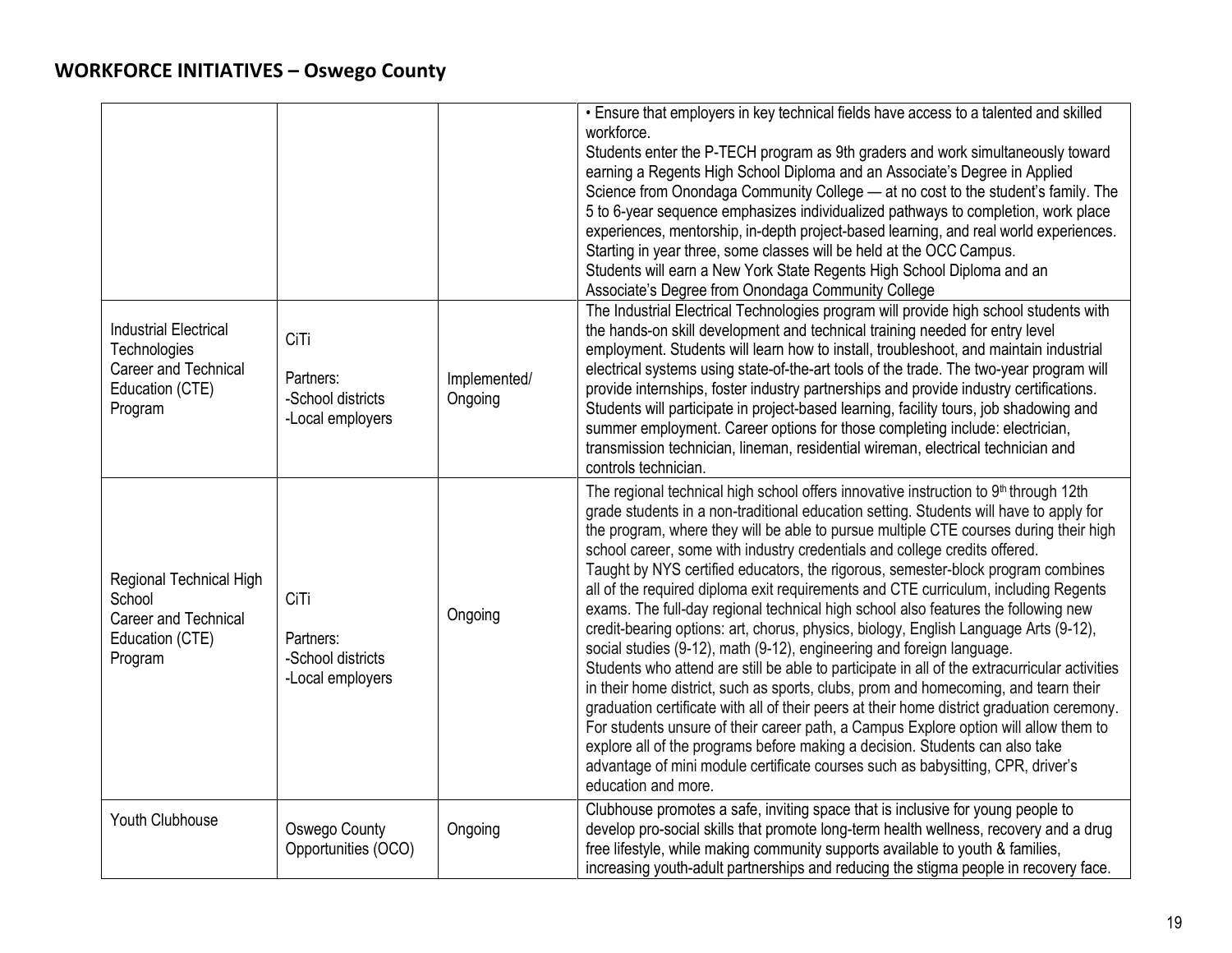|                         |                                                                                                                                                                                                                              |                     | Youth are provided the opportunity to access activities, supports, and still building<br>sessions to sustain recovery. Youth can participate in an array of services and pro-<br>social activities including: peer support, recreation, job-readiness sessions, life skills,<br>service learning and other group activities. Youth accessing Clubhouse sessions will<br>be encouraged to participate at their desired level with all services and activities being<br>voluntary.<br>Facility is based in Midtown Plaza. Services will be accessible at various hours<br>including afternoons, evenings and some week-ends. Program goals are to engage<br>the families of the youth attending in employment services, as well the youth<br>themselves. |
|-------------------------|------------------------------------------------------------------------------------------------------------------------------------------------------------------------------------------------------------------------------|---------------------|--------------------------------------------------------------------------------------------------------------------------------------------------------------------------------------------------------------------------------------------------------------------------------------------------------------------------------------------------------------------------------------------------------------------------------------------------------------------------------------------------------------------------------------------------------------------------------------------------------------------------------------------------------------------------------------------------------------------------------------------------------|
| College and Career Fair | Oswego County<br>Workforce<br>Development<br>Board//SUNY<br>Oswego/Oswego<br><b>County Counselors</b><br>Association<br>Partners:<br>- Local employers<br>- School districts<br>- Oswego County<br><b>Workforce New York</b> | <b>Annual Event</b> | This event, held on April 24, 2019, was a partnership between the Training &<br>Careers EXPO, previously held in March, and the annual OsCCA College<br>Fair. There were several benefits to this partnership:<br>• The fair was open to the public. Parents/guardians are encouraged to attend<br>with the student<br>• Students can learn from employers about the good-paying careers available<br>throughout the region, while coordinating with the colleges who can prepare<br>them for those careers.                                                                                                                                                                                                                                           |
| Youth Summit            | <b>SUNY Oswego</b><br>OBCR/WDB and<br>Oswego City-County<br><b>Youth Bureau</b><br>Partners:<br>- Local employers<br>- School districts<br>-CiTi<br>- Oswego County<br><b>Workforce New York</b>                             | <b>Annual Event</b> | The summit was an opportunity for more eighth graders and their teachers and<br>chaperones from the school districts across Oswego County to explore career<br>interests, discuss specific educational and training needs, as well as to learn about<br>resources in the community to address those needs. Career information presented<br>includes: STEM Energy P-TECH, Emergency Services NYS Police, Medical Upstate<br>Physical Therapy & Respiratory Care and CiTi Culinary Arts.                                                                                                                                                                                                                                                                 |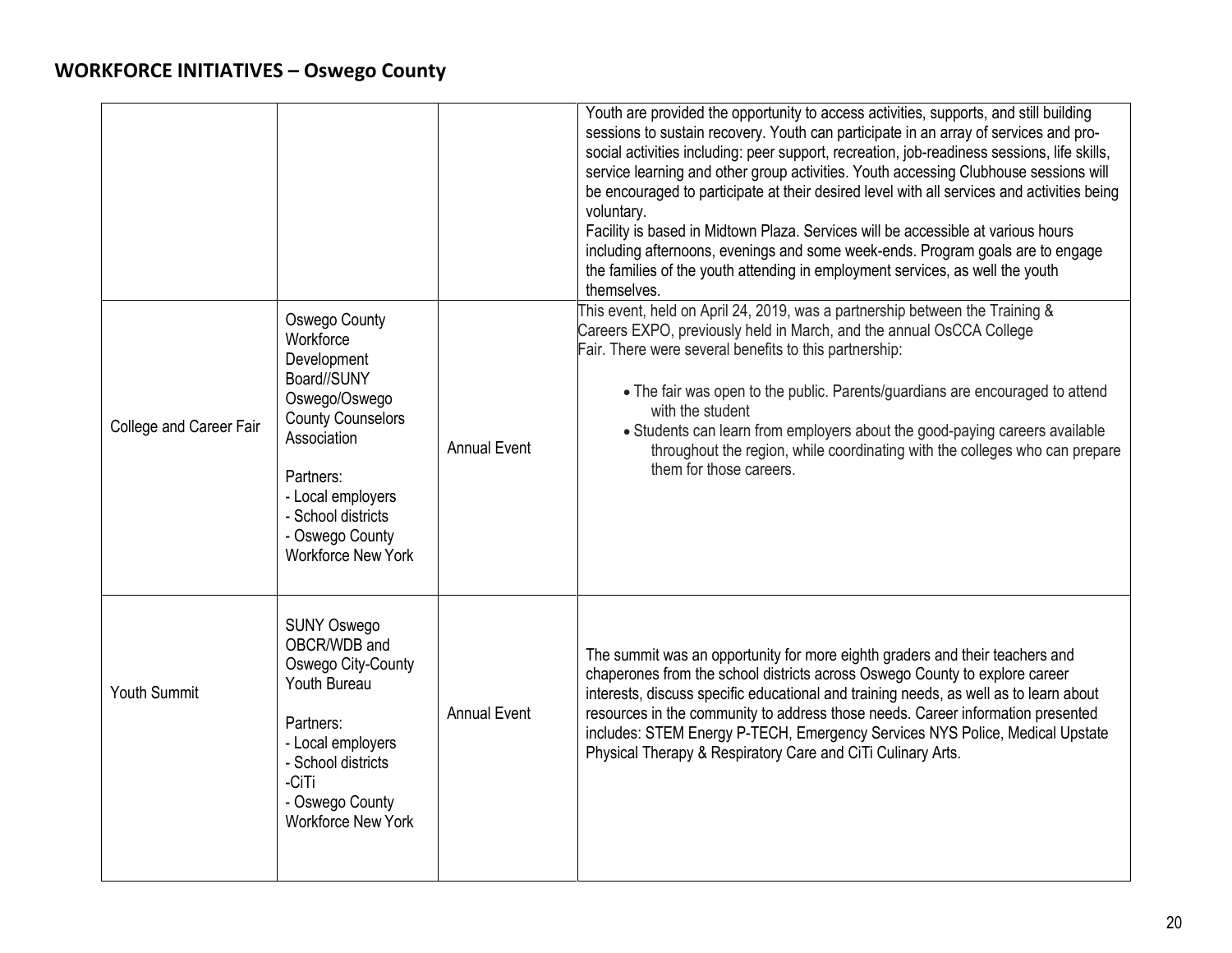| <b>Other Initiatives</b>                     |                                                                                                                                                                                                                                               |                     |                                                                                                                                                                                                                                                                                                                                                               |
|----------------------------------------------|-----------------------------------------------------------------------------------------------------------------------------------------------------------------------------------------------------------------------------------------------|---------------------|---------------------------------------------------------------------------------------------------------------------------------------------------------------------------------------------------------------------------------------------------------------------------------------------------------------------------------------------------------------|
| <b>Oswego County Youth</b><br>Services Forum | Oswego County Youth<br><b>Bureau</b><br>Partners:<br>-Oswego County<br>Workforce<br>NY/Workforce<br>Development Board<br>-Oswego County DSS<br>$-0CO$<br>-Catholic Charities<br>-Arise<br>-Oswego Health<br>-Community Based<br>Organizations | <b>Annual Event</b> | Event providing local youth service providers with the opportunity to share the<br>programs and services available to Youth in Oswego Count. The event gives<br>providers an opportunity to network and expand their individual knowledge of what<br>assistance is available in our community. The Forum is free of charge and open to<br>the public as well. |